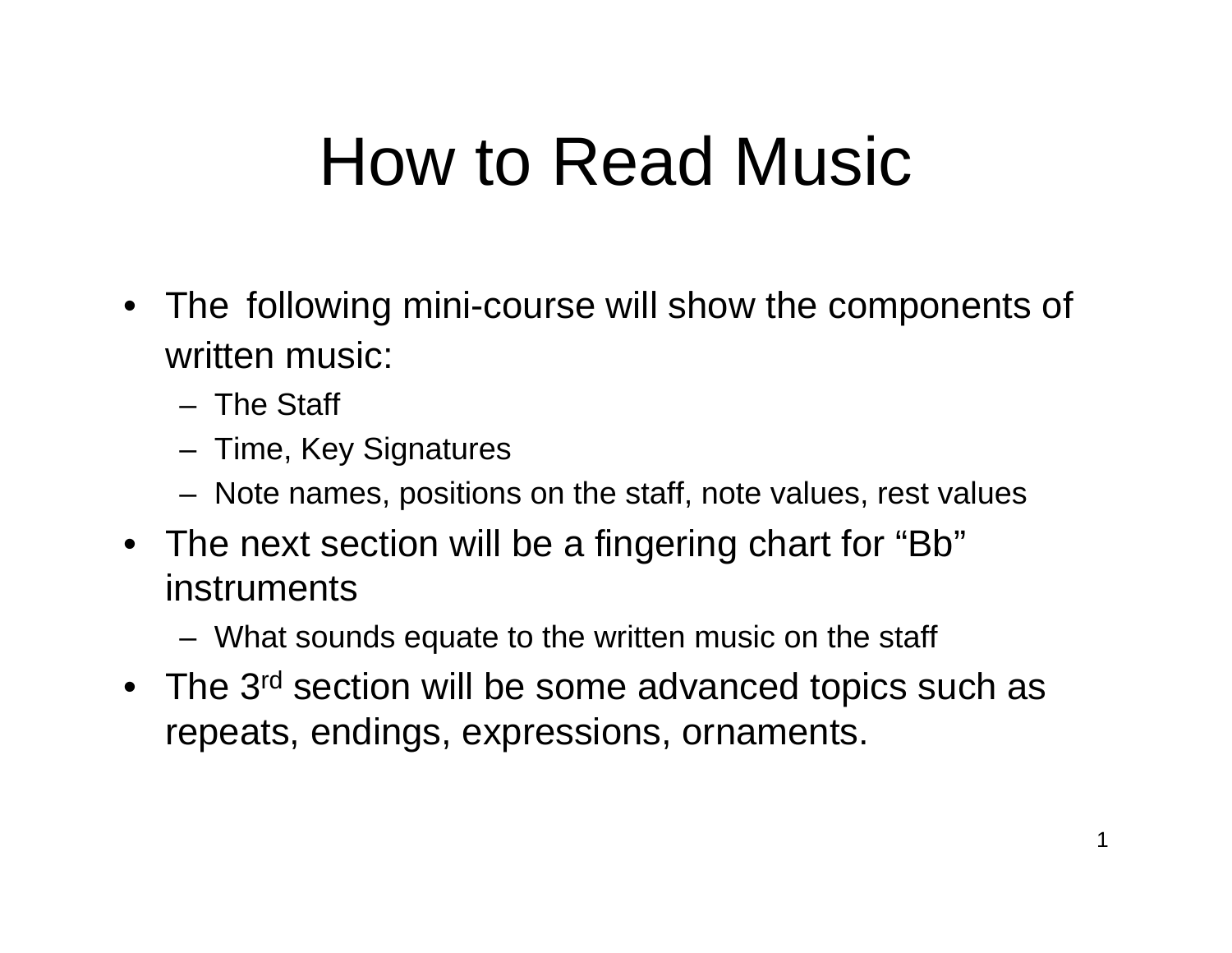

These 5 lines are called the Staff. There are a number of parts to the staff:

- The Clef, which defines where the notes are placed in the staff
- The Key signature, which can be blank, from 1 to 7 '#' (sharp) signs or 1 to 7 'b' (flat) signs. Much of our music will be in the key of 'C' for our instruments, so no key signature will be present.
- The Time signature, which tells us which type of note gets 1 beat and how many beats there are to a bar (sometimes called a measure).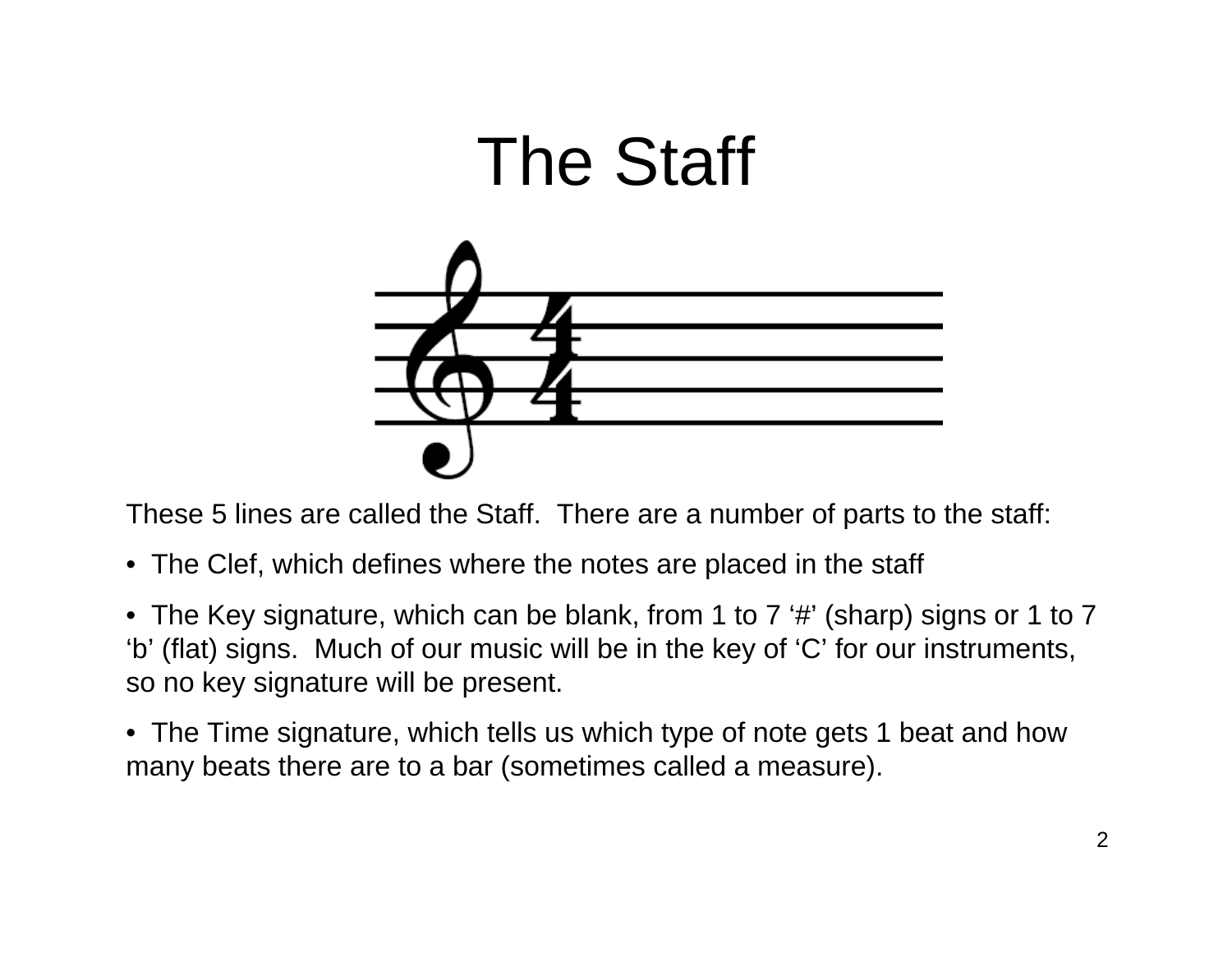

This is called the Treble Clef, and is the one that we will use most often. It defines where the notes appear in the Staff. Middle C is located in the third space from the bottom, but more on that later. The rest of the examples assume Treble Clef.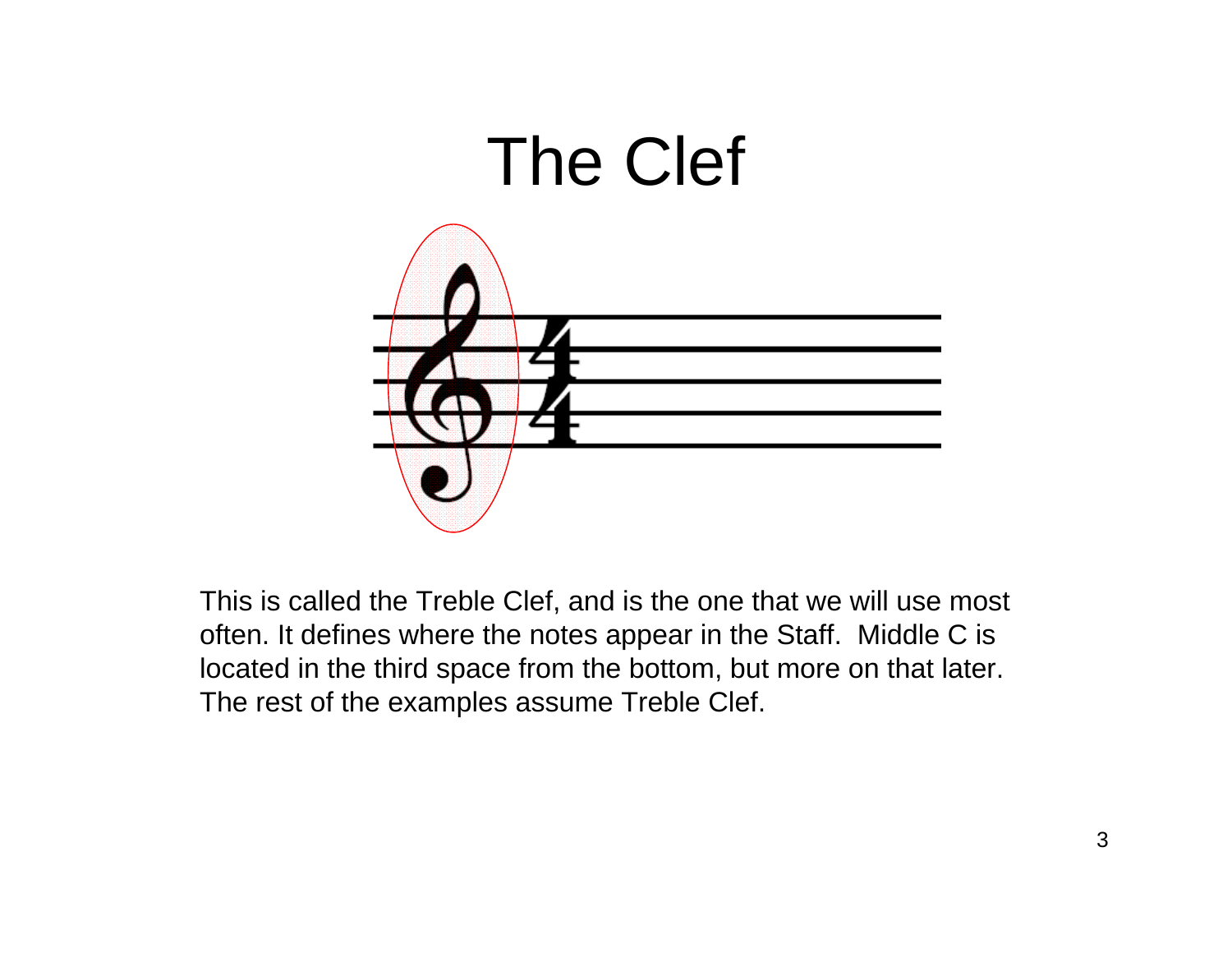

This is called the Bass Clef, and is the one that is used by Trombones and Tubas. "C" is located in the second space from the bottom.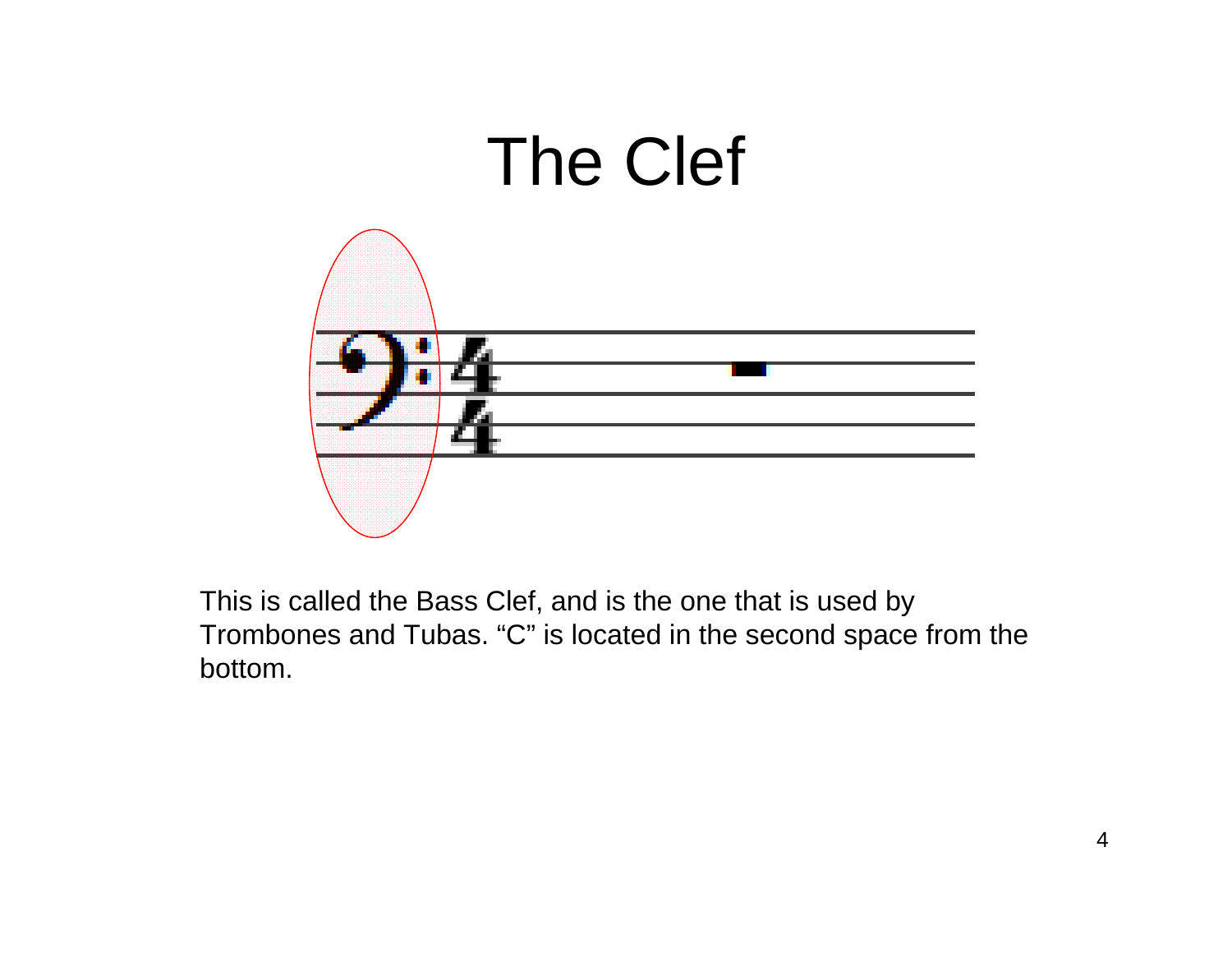



No sharps or flats, it's the Key of C!

This is very common, but sometimes music is written with sharps (#) or flats (b). One thing to keep in mind: if you see one or more '#' or 'b' signs, then those sharps/flats apply to every note in the song, until either the key signature changes, or the note is modified by an accidental! More on that later……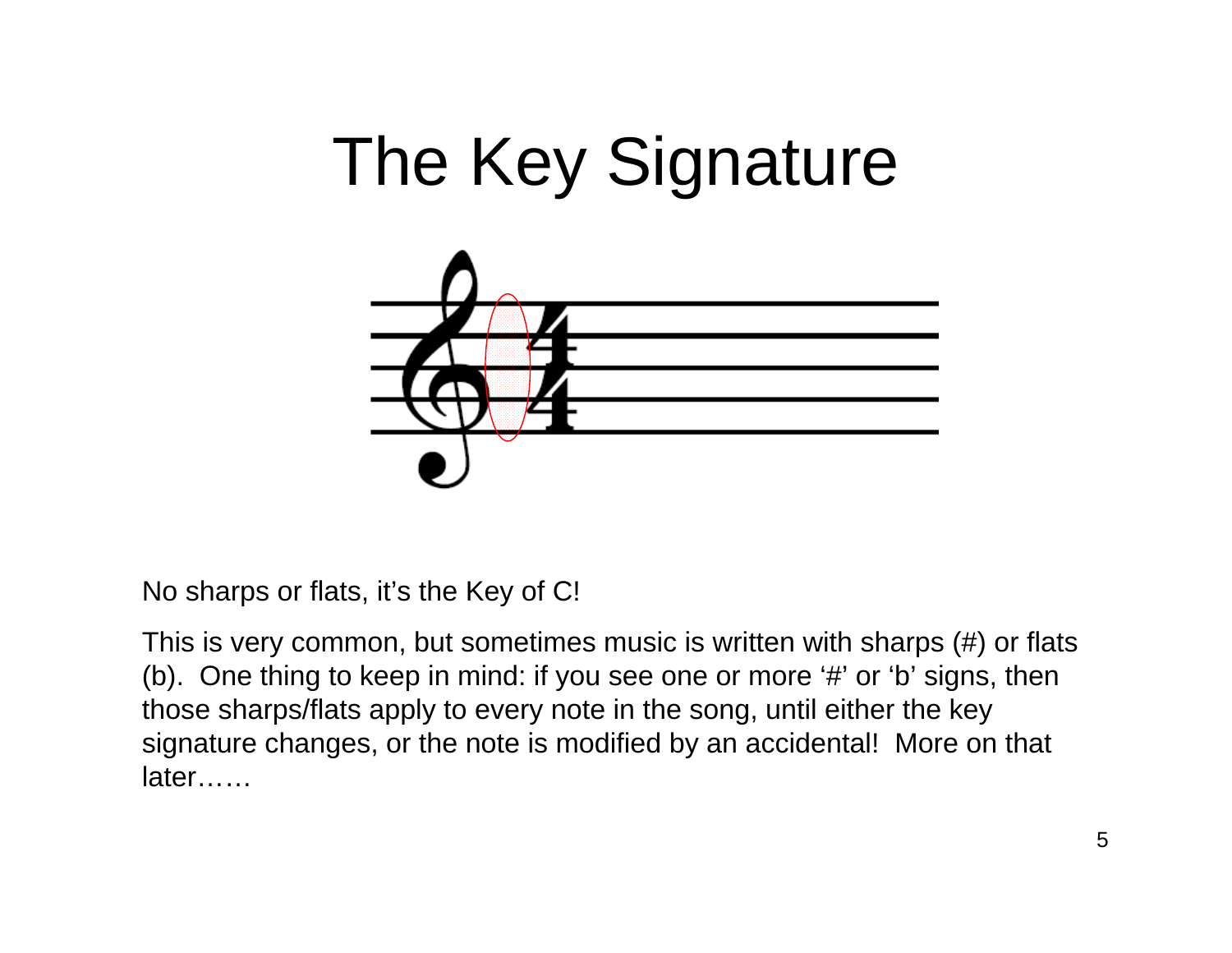### The Time Signature



The Time Signature tells us how many beats to a bar, and which note gets 1 beat. The most common Time Signature (oddly enough, called Common Time and appears on the staff as either "C" or 4/4), is shown above. The top "4' means that there are 4 beats to a bar. The bottom "4' means that a quarter note gets 1 beat. A little later we'll see what these quarter notes look like (as well as the other notes like half notes, eighth notes, etc.

FYI - Rock 'n Roll is almost all 4 / 4 time. A waltz (like "The Blue Danube" or "Happy Birthday") is 3 / 4 time, so it has 3 beats to a bar, and a quarter note gets 1 beat.

Every now and then you'll see a C with a vertical bar through it – that means "Cut Time" or 2 / 2. This is typical of jazz or ragtime music. An example is "King Herod's Song".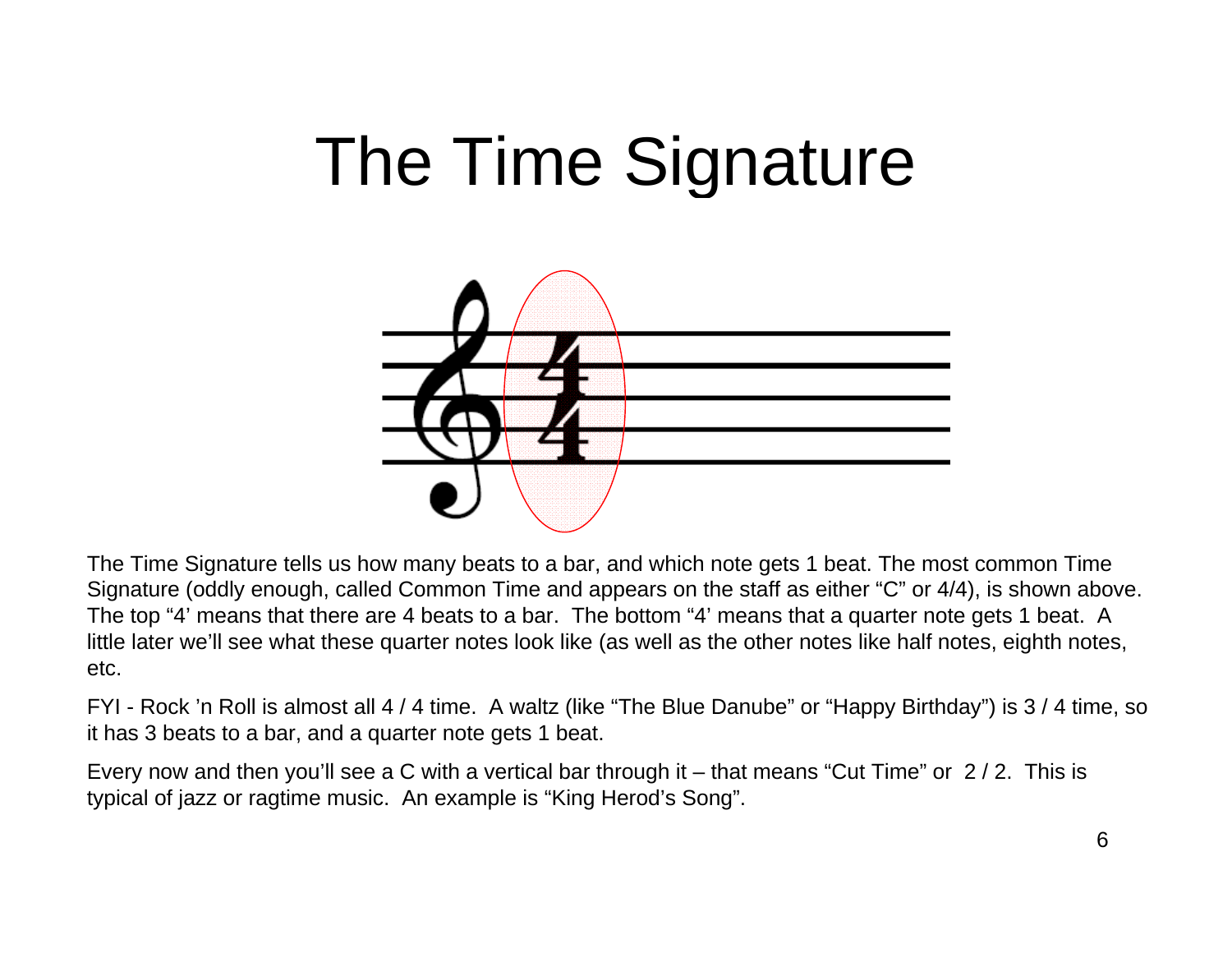### The Notes



- Back to the staff lines. When we put notes on these lines, there are 2 major elements to look for:
- 1. What note should be played? Each note has a name that is a letter of the alphabet from "A" to "G", and it may have a "modifier" (called an "accidental") of sharp or flat. We'll get to accidentals a little later, so for now we'll stick to the basic notes of "A" through "G". The position in the staff – either in a space or on a line – tells us which note to play.
- 2. How long should we play this note? This is defined by the shape of the note (e.g. filled-in or hollow, has it got a tail, are there little lines at the end of the tail, are the tails joined by a horizontal line to one or more other notes, etc.)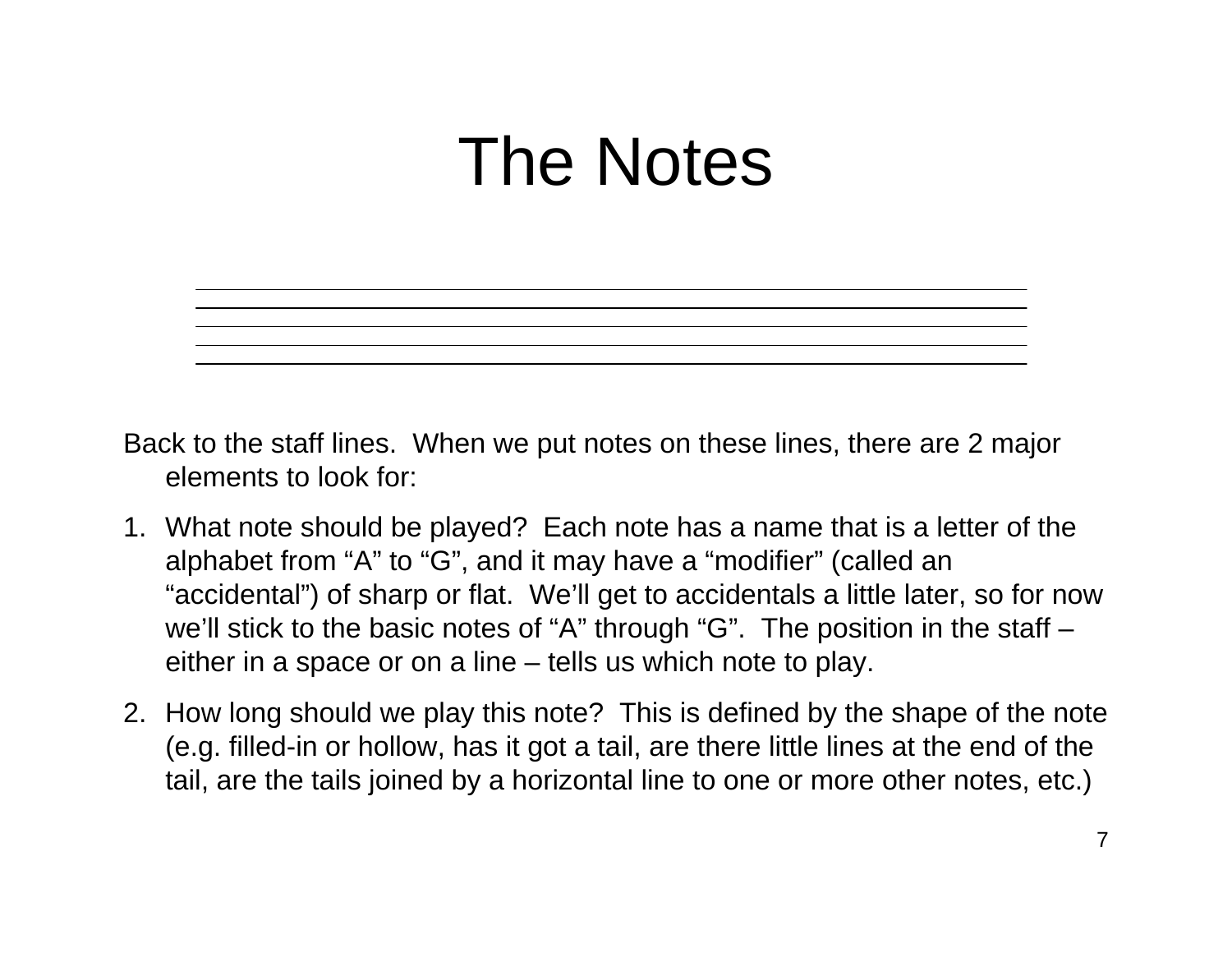### The Note Names



Let's explore the note names and where they fit on the staff in Treble Clef.

- 1. The note in the spaces, starting from the bottom up, are "F", "A", "C" and "E"
	- $\bullet$  An easy way to remember them is they make a FACE. (Hopefully a happy one....)
	- $\bullet$ The "C" in the third space from the bottom we call "Middle C"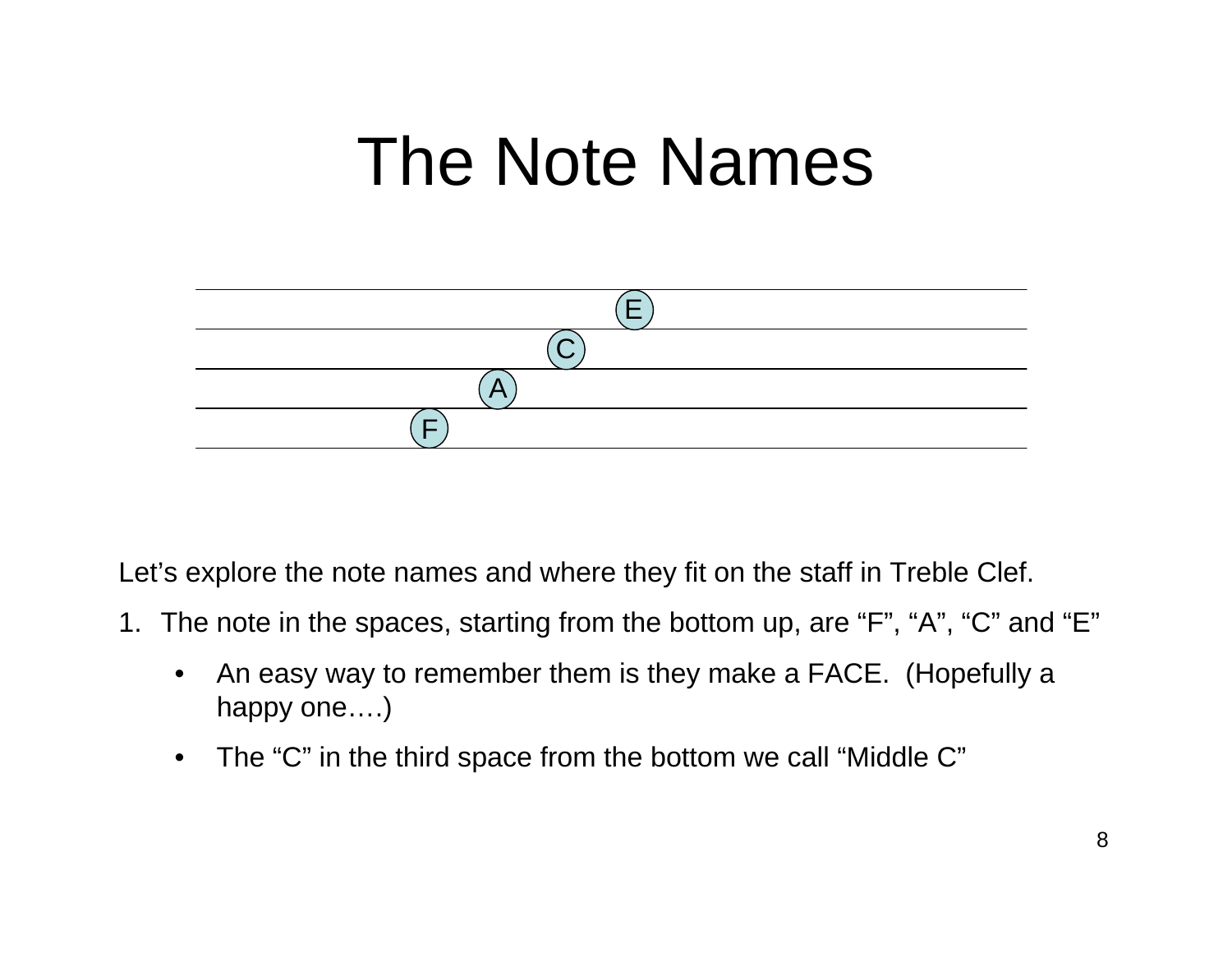### The Note Names



- 1. The notes on the lines, starting from the bottom up, are "E", "G", "B", "D" and "F"
	- $\bullet$ An easy way to remember them is a little phrase:

**E**very **G**ood **B**oy **D**eserves **F**udge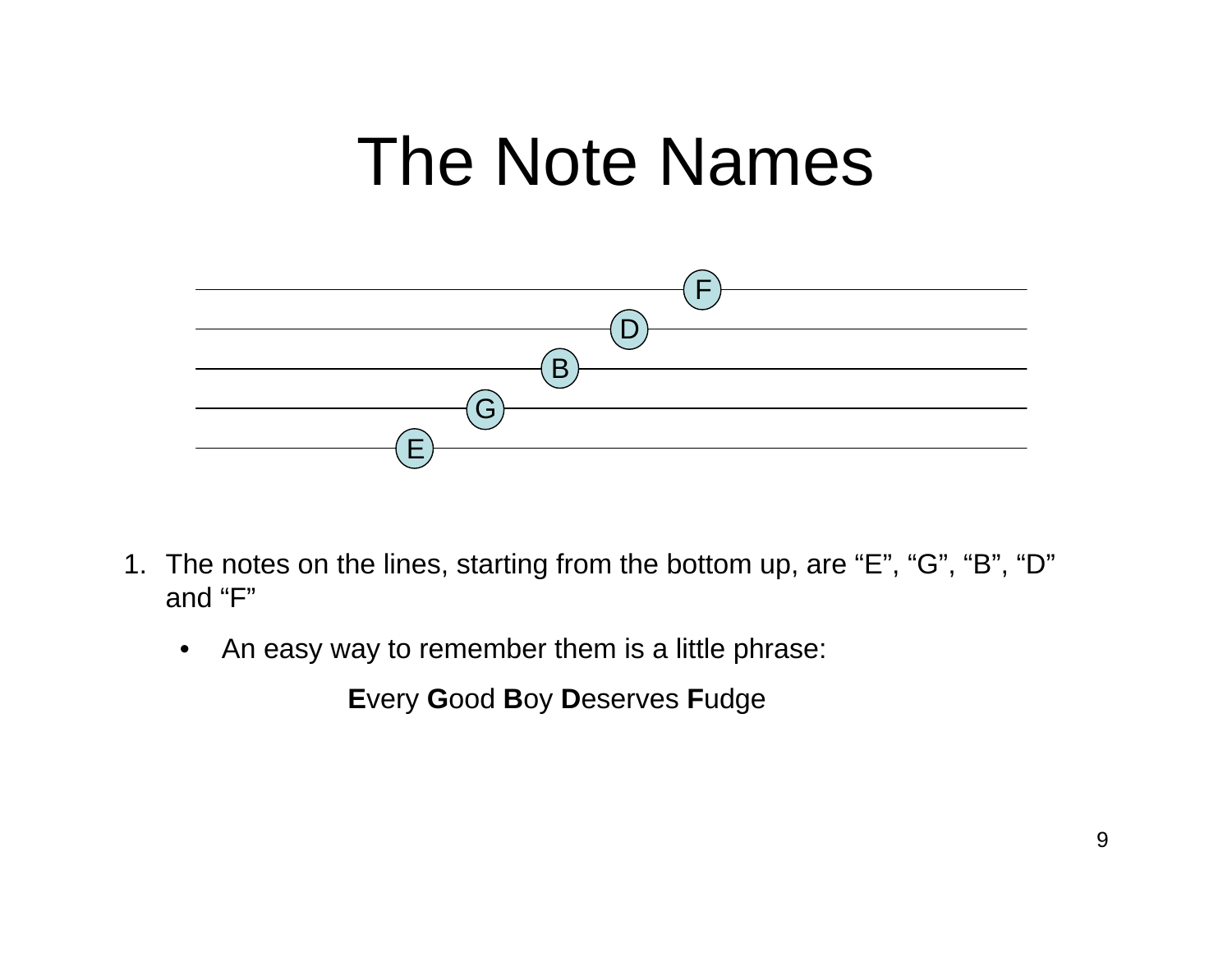

Leger line

Now that we know the notes in the staff, notes can also appear above or below the staff. In cases like that, extra lines are drawn to show where these notes fit relative to the 5 line staff. These are called "leger" lines. The picture shows notes from Low "C" (on the 1<sup>st</sup> leger line below the staff) to High "C" (on the  $2<sup>nd</sup>$  leger line above the staff).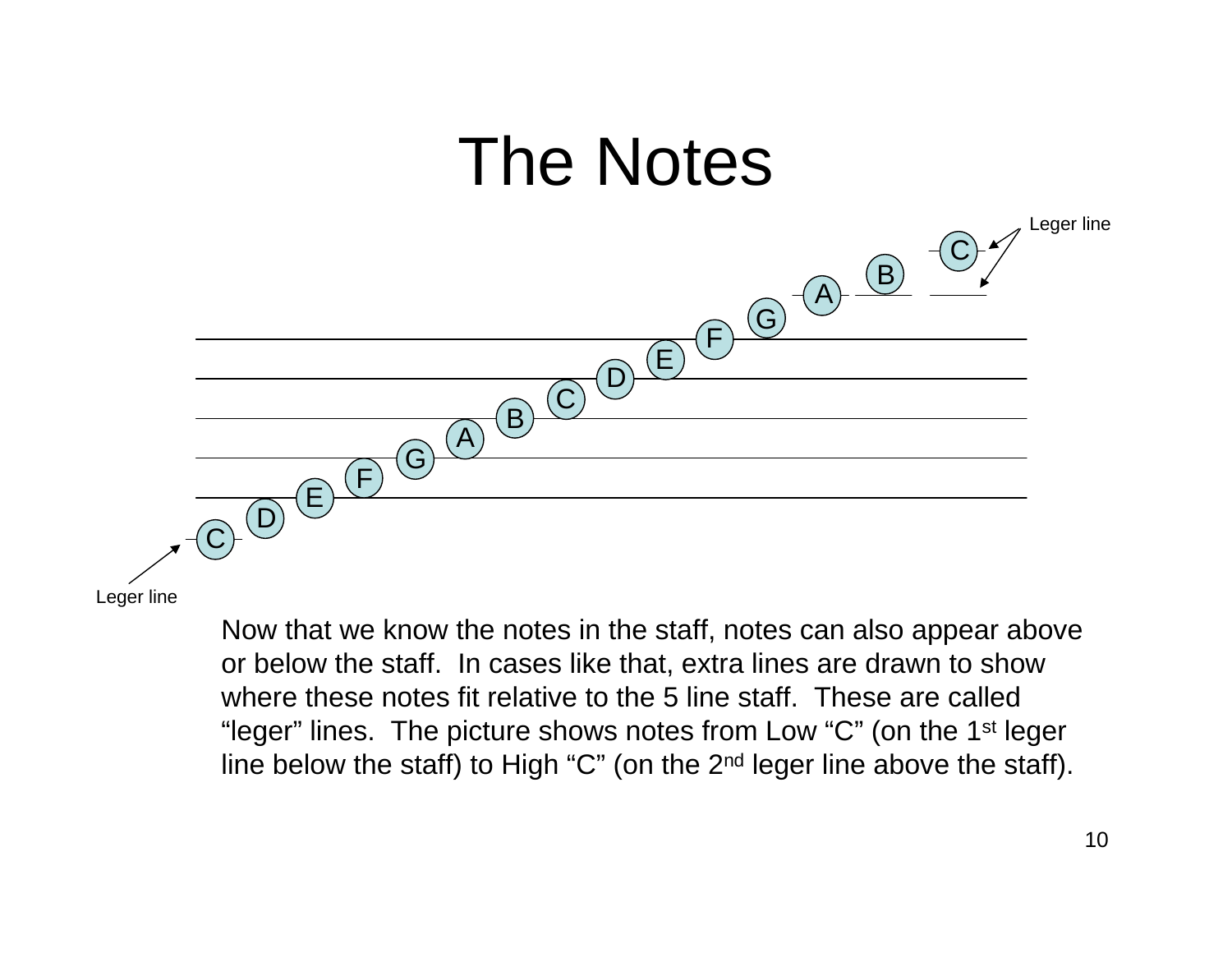#### Sharps and Flats (a.k.a. Accidentals) **#b** $\text{C}\rightarrow \text{C}\text{\#}$  $\textsf{D}\to\textsf{D}\#$  $\mathsf{E}\to\mathsf{F}$  $\mathsf{F}\to\mathsf{F}\#$  $\mathsf{G}\rightarrow \mathsf{G}\#$ A  $\rightarrow$  A#  $\mathsf{B}\to\mathsf{C}$  $C \to B$  $\textsf{D}\to\textsf{D}\textsf{b}$  $\mathsf{E}\rightarrow\mathsf{E}\mathsf{b}$  $\mathsf{F}\rightarrow\mathsf{E}$  $\mathsf{G}\rightarrow\mathsf{G}\mathsf{b}$ A  $\rightarrow$  Ab  $\mathsf{B}\rightarrow\mathsf{B}\mathsf{b}$

Not all notes that we play are to be found in the major scales, like C Major. Often these notes need to be raised or lowered to make them fit into the proper melody or chord. If you apply the **#** or **b** sign to the notes on the left side of the above columns, you get the note to the right of the arrow.

A **sharp** sign ( **#**) raises the note by a semi-tone. A **flat** sign ( **b**) lowers the note by a semi-tone. A **natural** sign  $\left(\begin{array}{c} 1 \end{array}\right)$  cancels a sharp or flat. NB: Accidentals only last for the duration of the bar!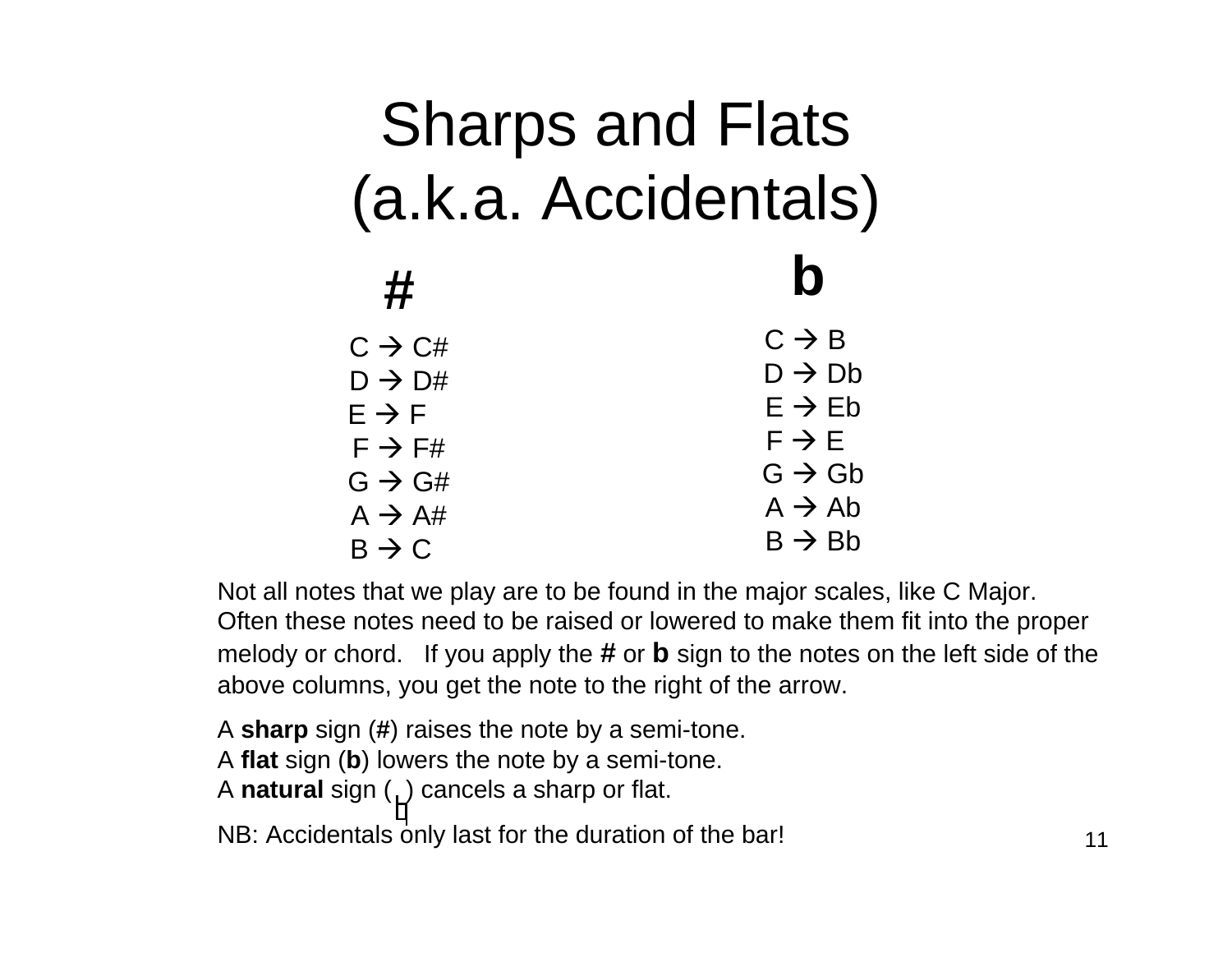### Sharps and Flats



You'll notice that there are a number of duplicates (circled). A note will have 2 different names but sounds exactly the same. This is called Enharmonic spelling, usually done to keep things in the same "flavour" of key signature. For example, in the key of A (3 sharps), you'll see D# a whole lot more times than you'll ever see Eb.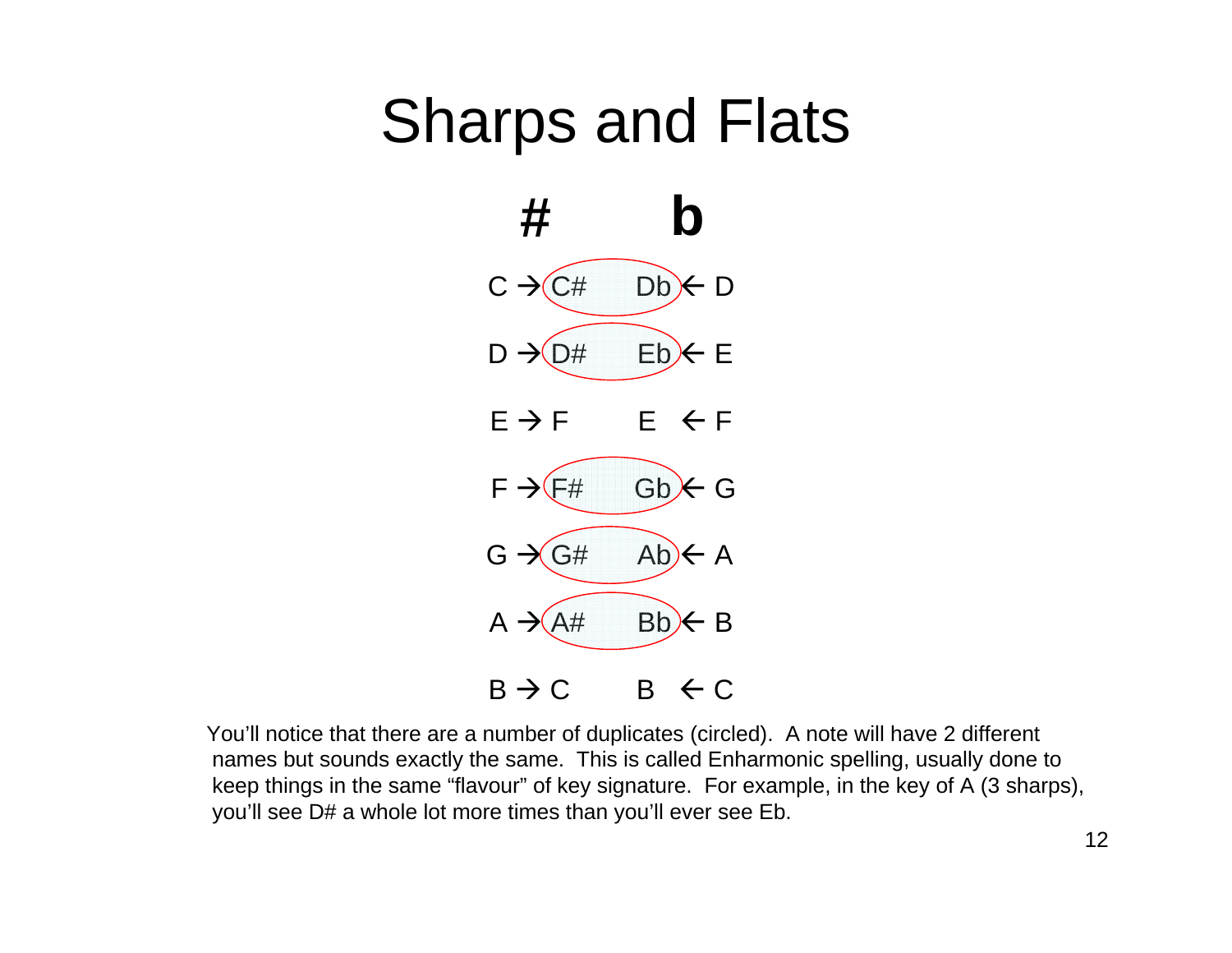### Sharps and Flats (cont'd)



If there is an accidental (sharp, flat or natural) in a bar, then that applies to **every**  occurrence of that note in that bar following the accidental, not just the first one. This also includes the same pitch in a different octave! However, this accidental does **not** affect the following bar. If there's supposed to be a sharp in the next bar, it will have to be written again.

In the above example, middle C is marked sharp for the 2nd note, so the third middle C in that bar is still sharp, although it's not marked. The middle C in the next bar is **not** played with a sharp.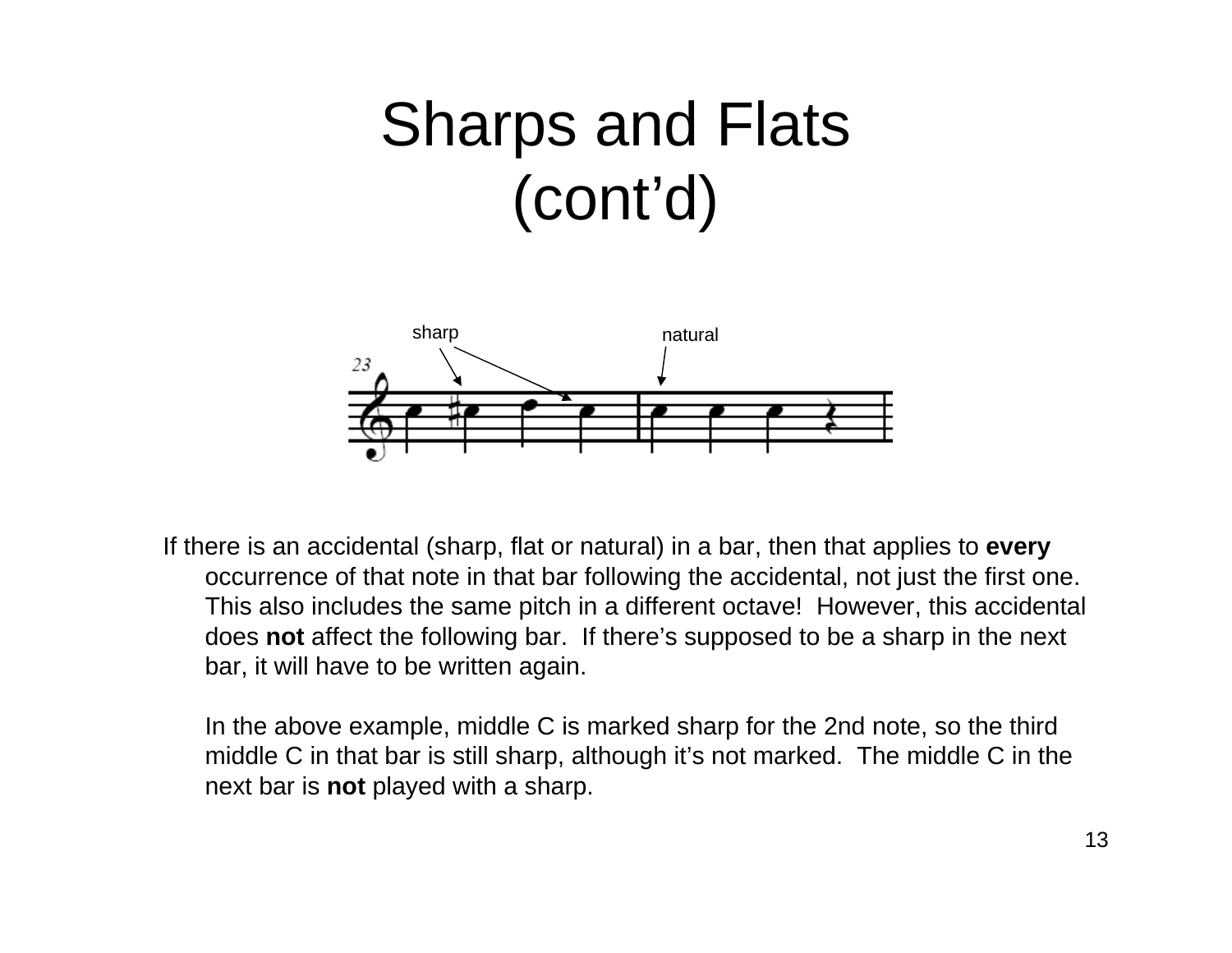### The Note Values

The second major part of reading music is knowing how long (or short) to play each note. We're working with 4 / 4 time, so each quarter note gets 1 beat, and there are 4 beats to a bar. Some notes we hold for 3 beats, some for 2, and so forth. Adding a tail or filling in a note cuts the length of the note in half. The picture below shows how long each note should be held:

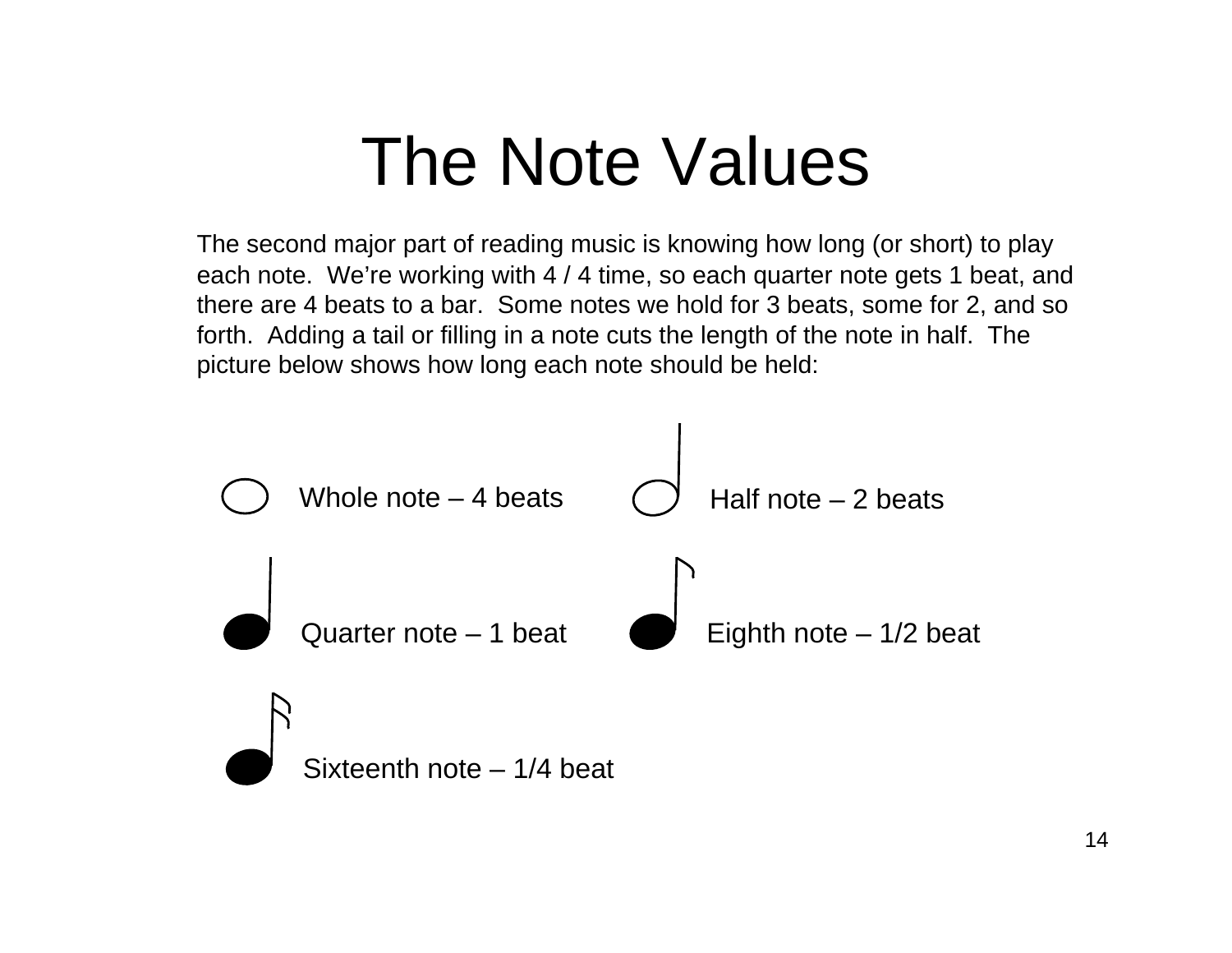### The Note Values

You saw from the previous table that the notes became half as long when the notes were either filled in or had a tail added to them. The other way notes can get changed is by adding a "dot" to them. A dotted note means add on half the value of the note. So a dotted half note last for 3 beats:

half note  $= 2$ , the dot means add another half of 2 (one) to make 3.

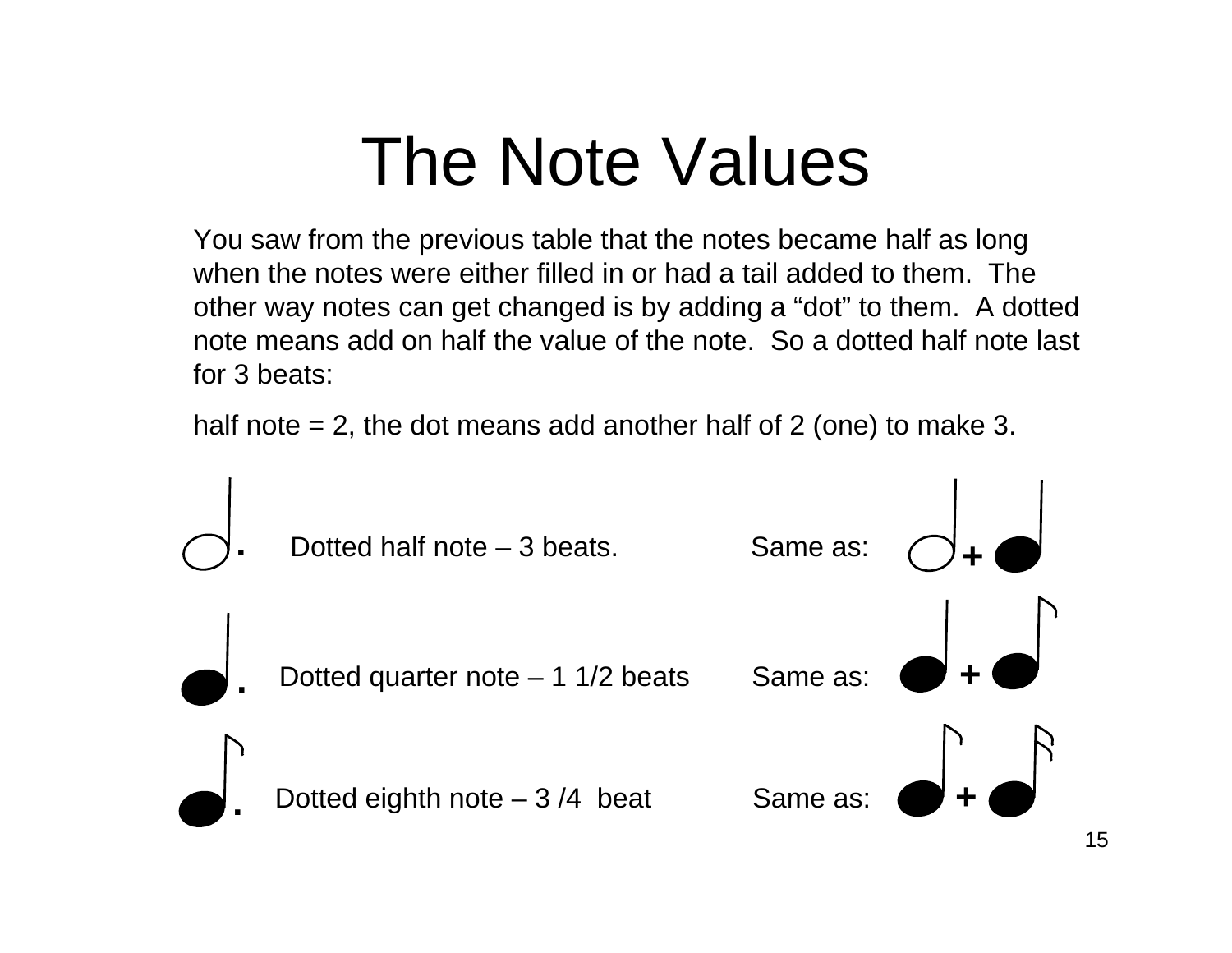### The Note Values

Besides adding dots to extend the note values, a curved line that connects the **same** note names (called a **tie**) can also be used. This tie means play the notes connected by this line as one continuous note.

This tie is not to be confused with a slur**.** A **slur** connects two or more different note names and means don't articulate (tongue) them. A **tie** connects only the **same** note names and means play them as one note.

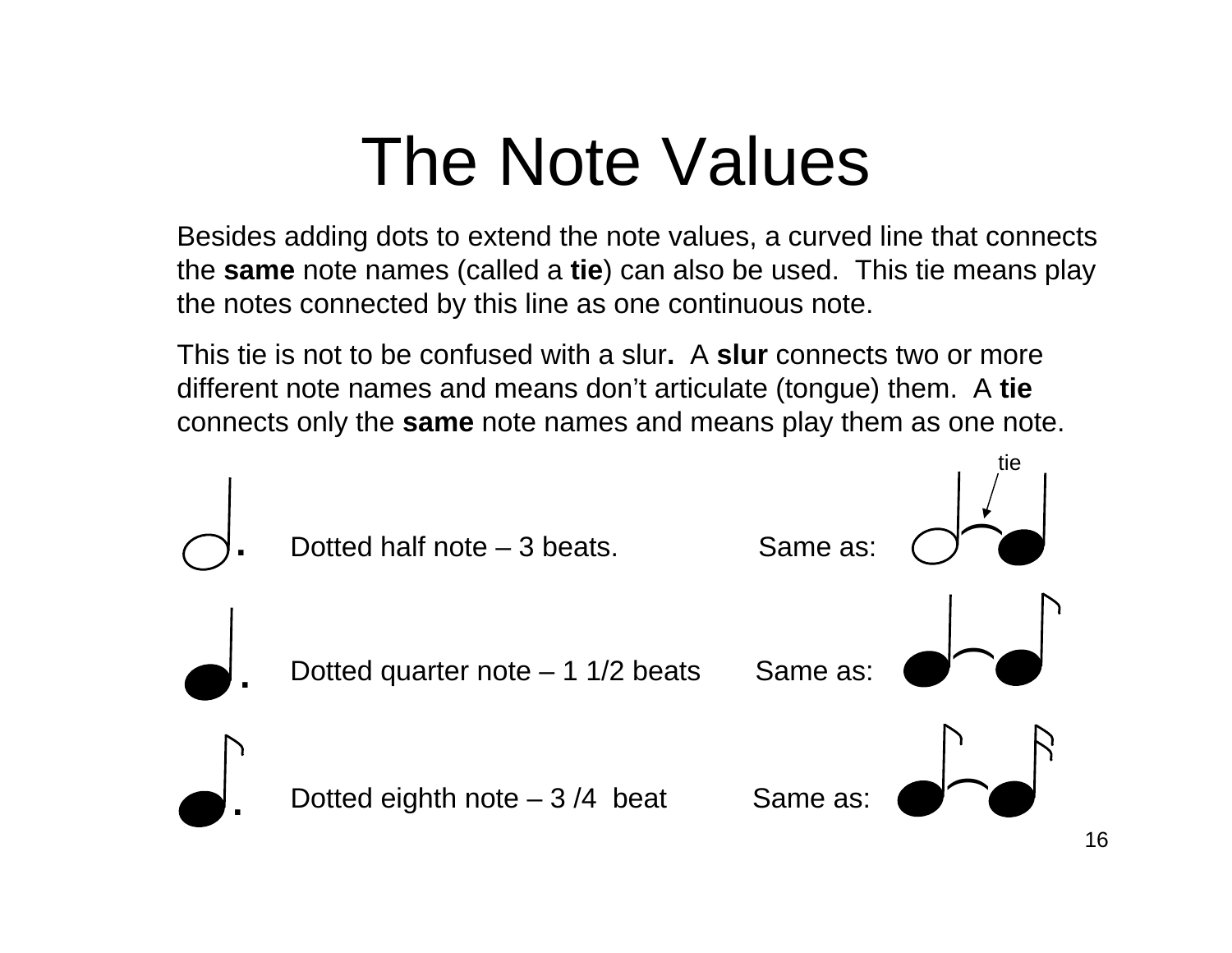### The Note Values - Rests

Every now and then us brass players need a break so that our faces don't start twitching with spasms. We call these welcome moments **rests**. As you can probably guess, the rests have different durations or values, just like the notes. Rests almost always appear in the same spot on the staff, even if the notes beside them are above or below the staff. Unlike notes, there usually aren't any dots or ties to confuse things.

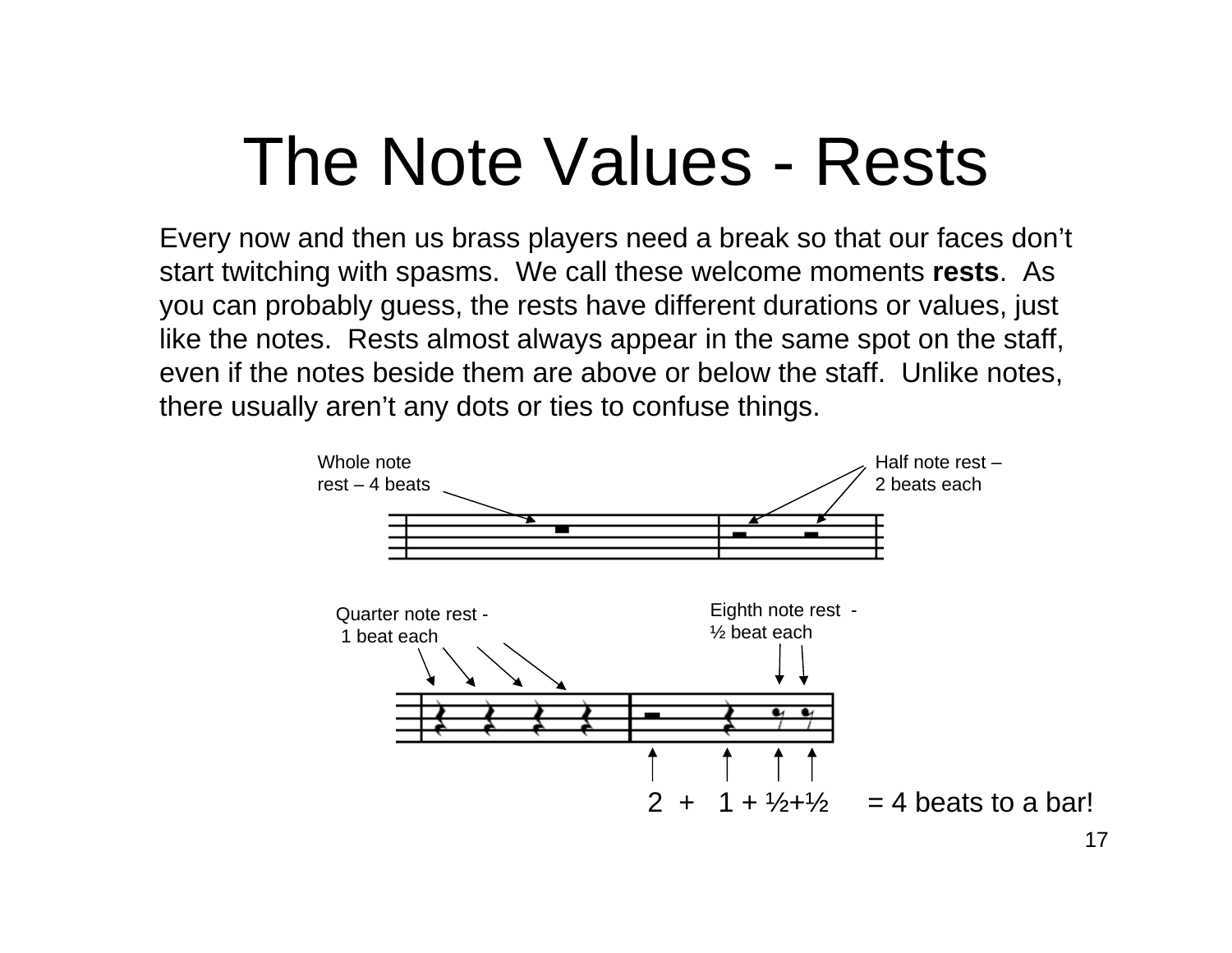### The Notes - Bars

The bottom right-hand picture on the last page kind of puts the timing all together – for 4 / 4 time, there **must** be **exactly 4 beats to a bar**!!

These beats will be made up of a combination of notes and rests, but it's gotta add up to 4!! The end of a bar is marked with a vertical line. More about other types of bar lines later on…..

OK, so how does it go? Well, you'll need to get good at counting to 4. Sounds trivial, but you can count to 4 in a few different ways. For example, if you put the numbers 1, 2, 3 and 4 below a bar, you can figure out which beat each note starts on. Let's pick the longer duration notes to start. I've tried to line it up so that the number corresponds to the beat number in the bar. The note is middle C…..

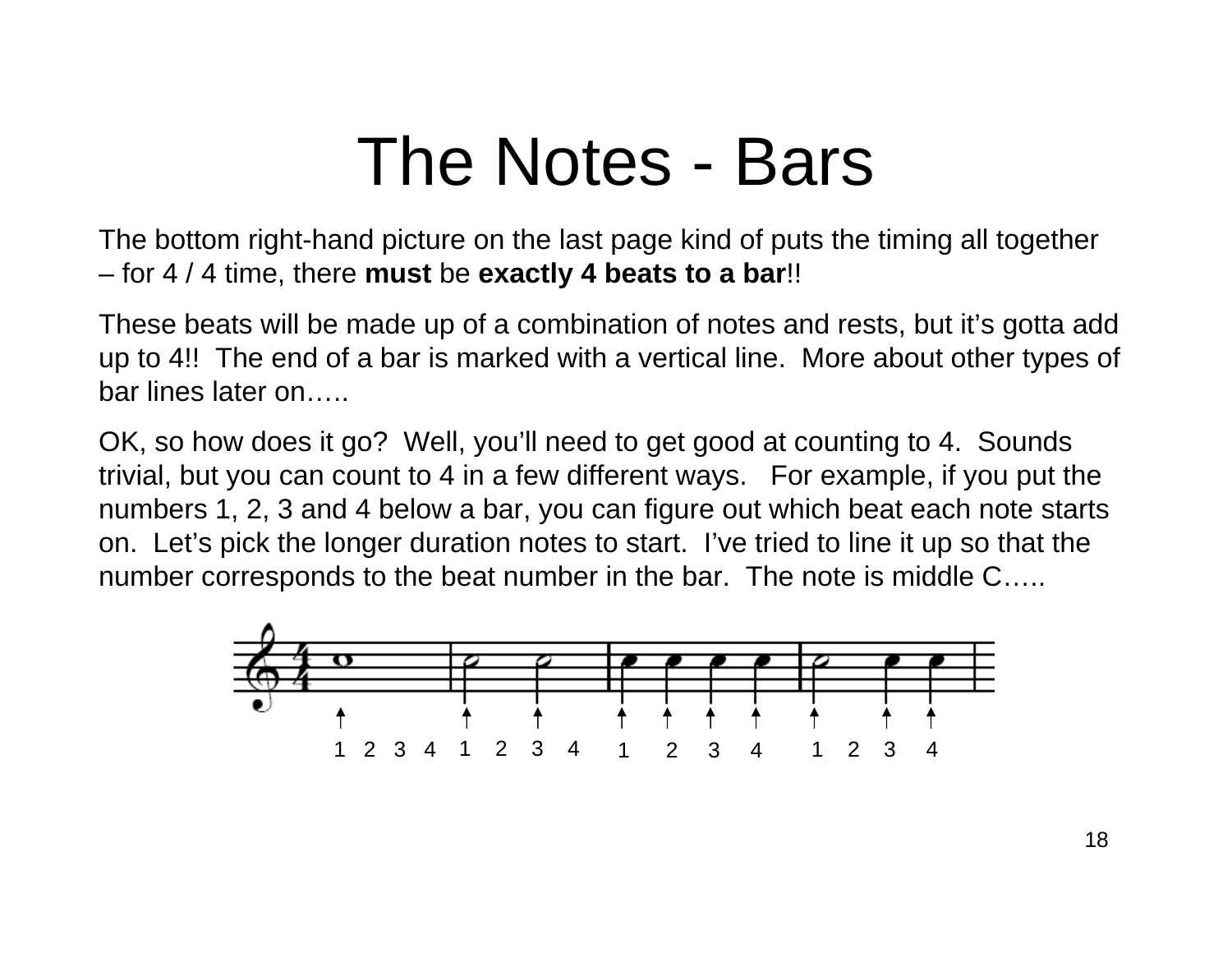# Timing – Eighth notes

Let's complicate it a bit. If you have eighth notes, they won't always start on a beat. They may start in the middle of a beat (offbeat), so we need another, more clever way of counting to 4. We can add the word "and" between the numbers to distinguish beats and offbeats. The first line below is same set of notes as on the last page, then we'll add another line that's got some eighth notes. The note is still middle C…..



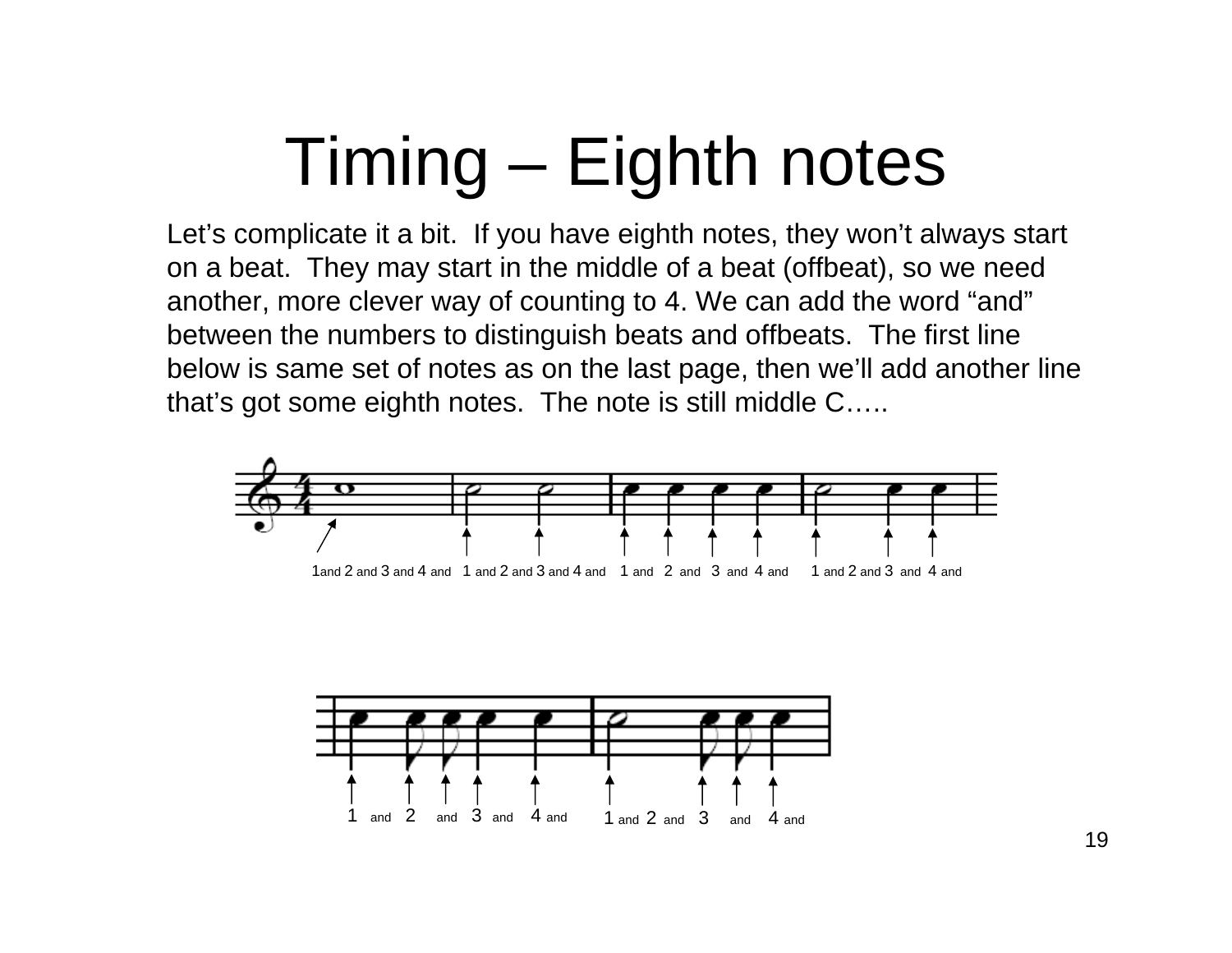## Timing – Sixteenth notes

Let's complicate it even more. If you have sixteenth notes, they won't always start on a beat. They could also start in the middle of a beat (offbeat), so we need yet another, astoundingly clever way of counting to 4. Let's build on what we already have and fill in the spots between the numbers and the word "and" with a few more sounds, like the Canadian "eh" and the very confused "uh". So a bunch of sixteenth notes will look like:

"1 –  $eh$  – and – uh  $2$  –  $eh$  – and – uh  $3$  –  $eh$  – and – uh" and so on. Kinda makes you feel like Lawrence Welk……

Another approach is to make the beat sound like a 4 syllable word such as: "al – li – ga – tor". Your choice.

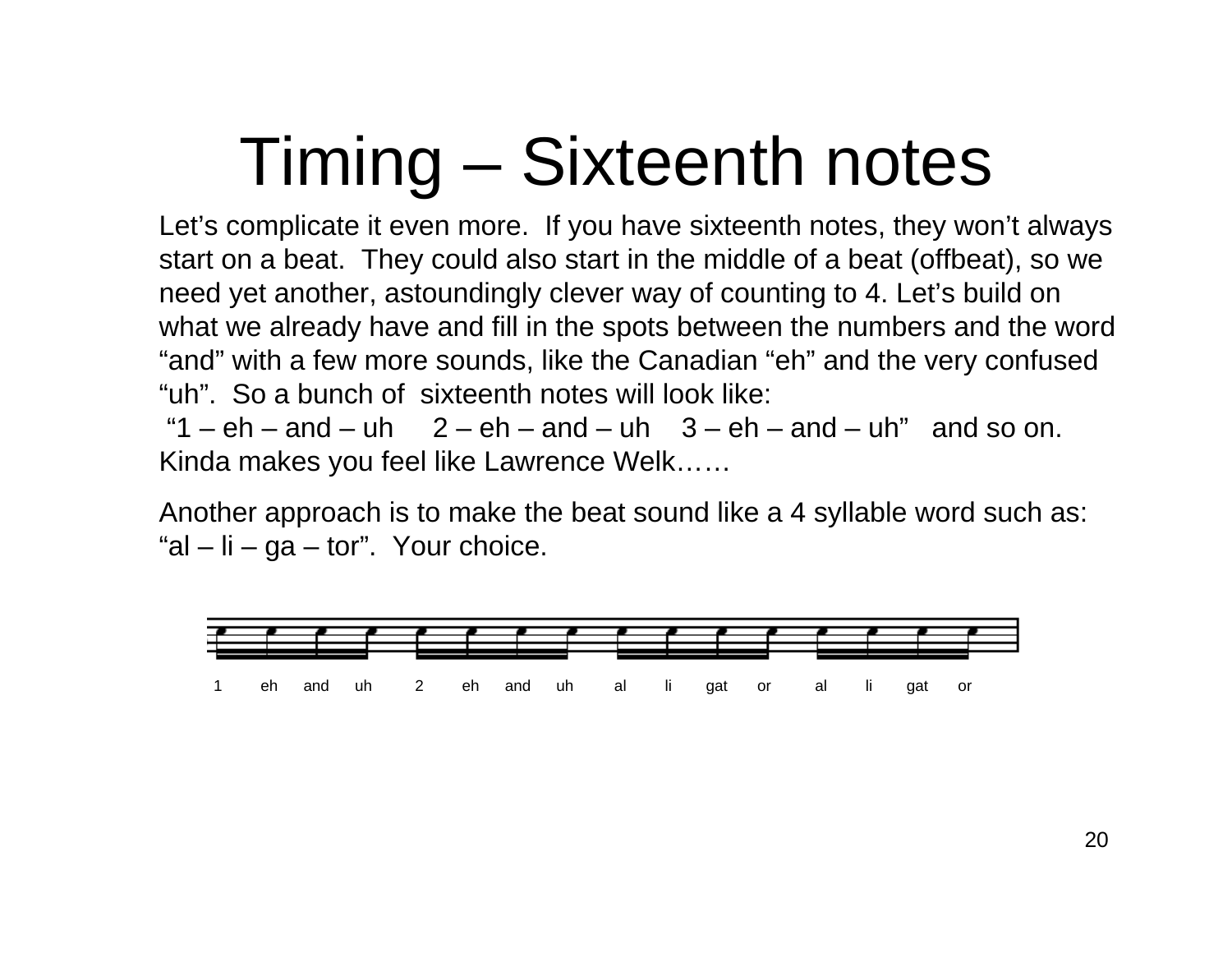## Timing – Triplets

Let's go for the gusto and tackle tuplets. By far the most common is the triplet, and what it means is play 3 notes in the time of 2 beats (quarter note triplets), or play 3 notes in the time of 1 beat (eighth note triplets). You'll know it's a triplet by a bar over top of the notes with a "3" in the middle of it. The easiest way to count this is to use a 3 syllable word such as "tri  $-$  pl  $-$  et".

Foot-tapping: left-right-left-right equates to 1 bar in 4 / 4 time. Your left foot is beats 1 and 3. For successive quarter note triplets (3 in the time of 2), you should begin saying the word "tri-pl-et" each time your left foot taps the ground. For eighth note triplets (3 in the time of 1), you should begin saying "tri-pl-et" every time either foot taps the ground.



tri - pl - et tri - pl - et tri - pl - et tri - pl - et tri - pl - et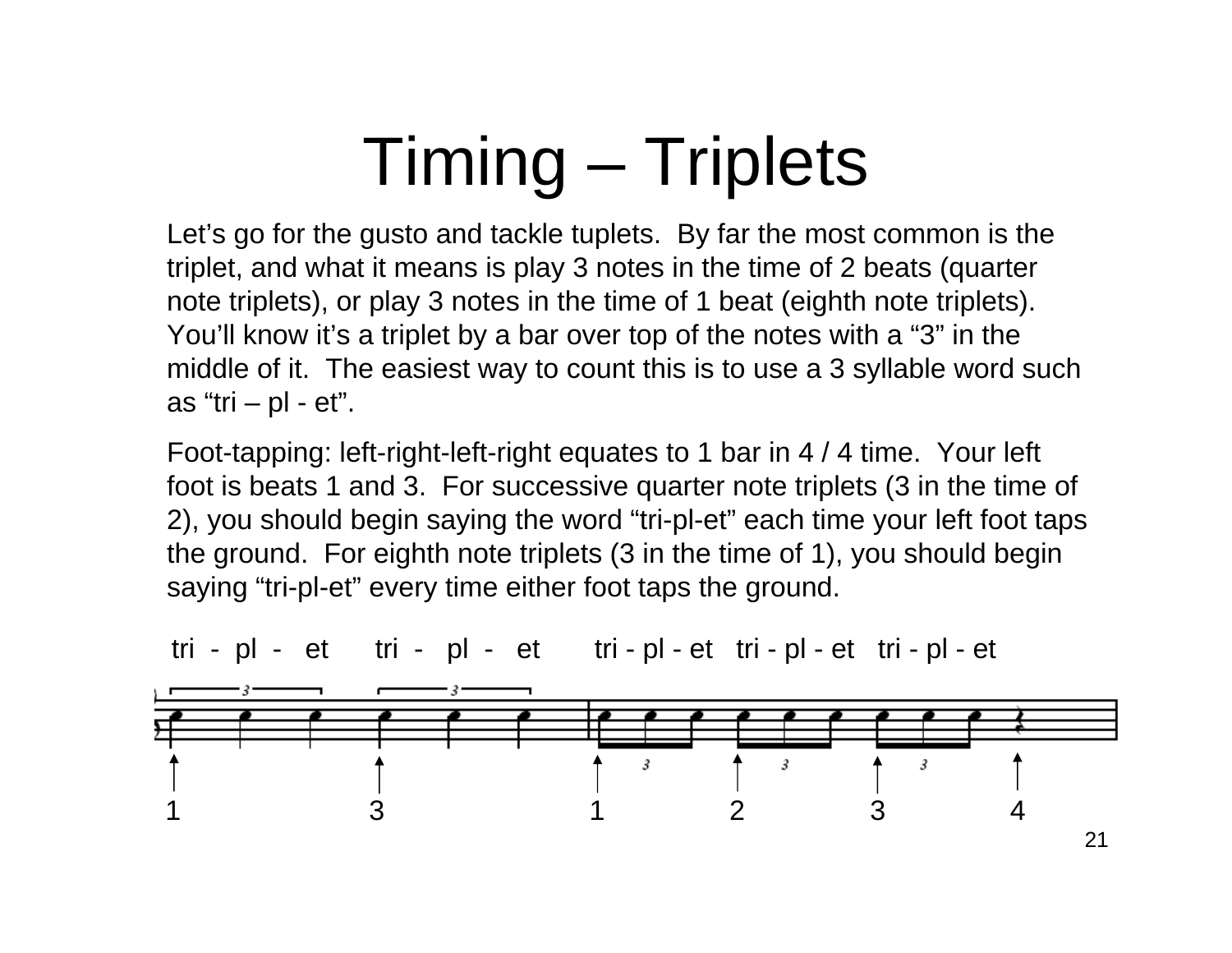### The Notes – tails, beams

You probably noticed that for notes with tails, sometimes the tails are pointing up, sometimes pointing down. This has no bearing on how you play the notes, it's just cosmetic to make it easier to read.

Another thing that is very common to see is successive eighth or sixteenth notes with their tails connected to make it easier to read. This connecting line is called a beam. One beam means eighth notes, 2 beams mean sixteenth notes. Some examples – the top line is played exactly the same way as the bottom line.

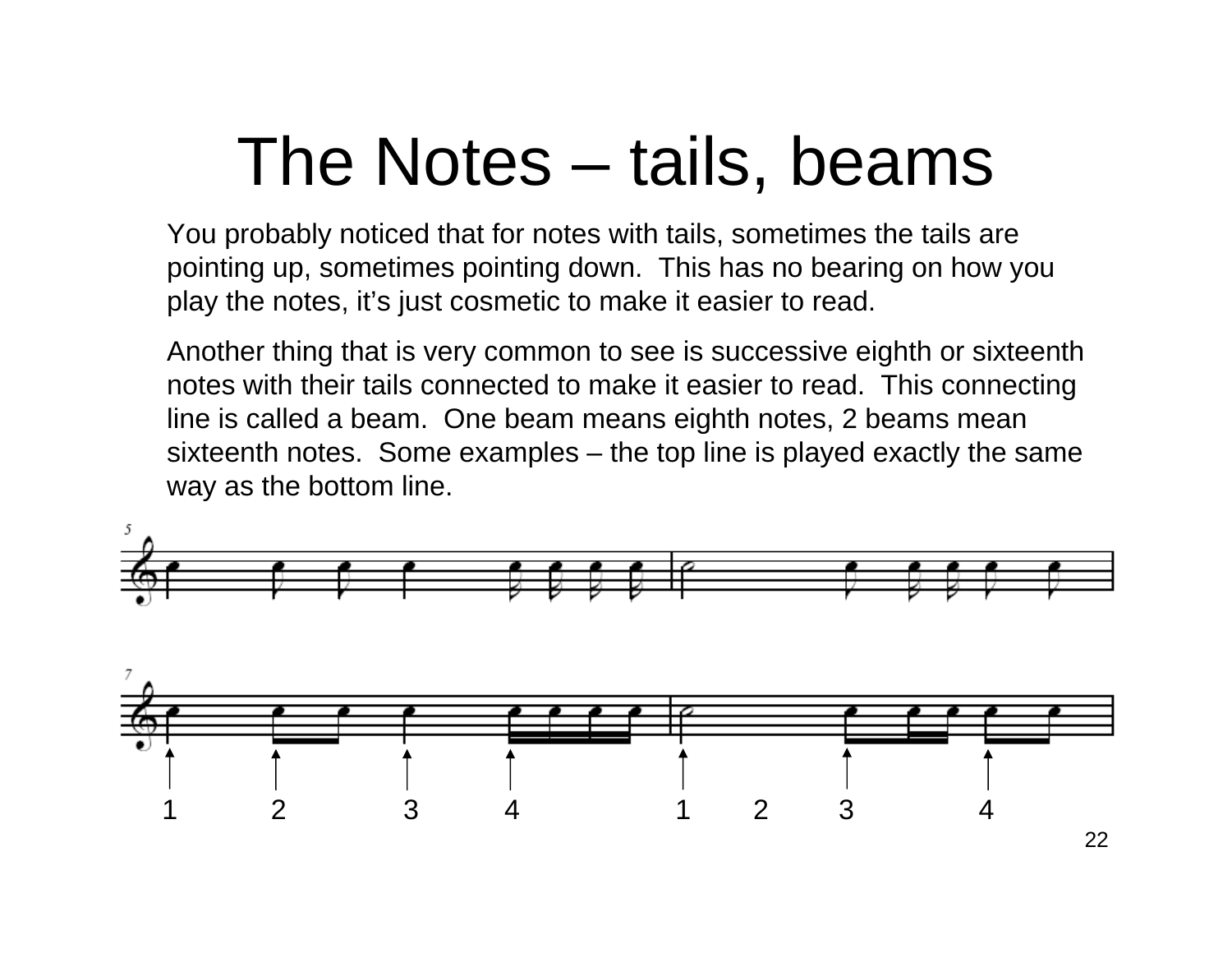#### Sight Reading Exercises-Rhythm

The next few pages are rhythm tests – the idea is to be able to decipher the rhythm quickly so you know where each note fits in the context of a beat.

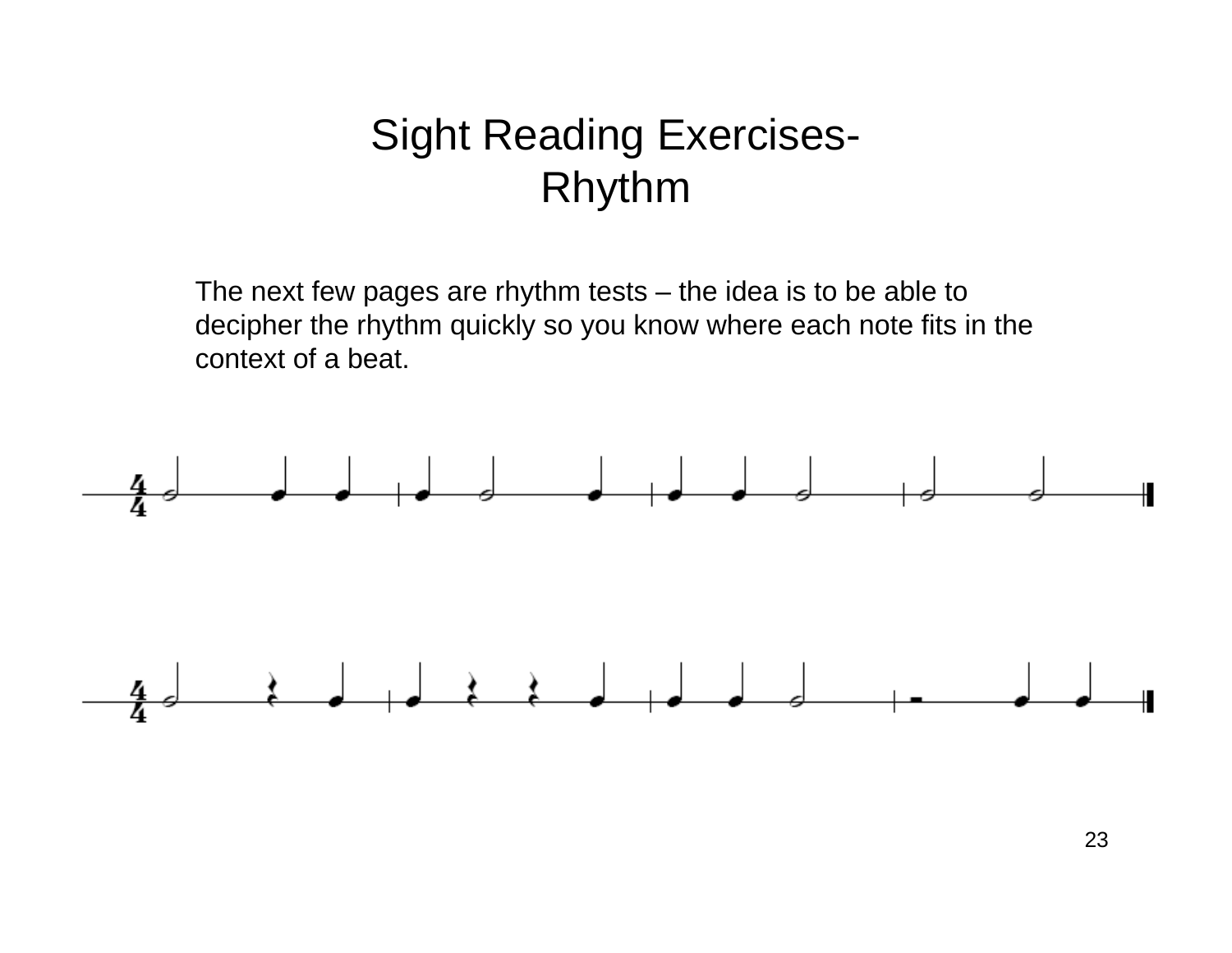#### Sight Reading Exercises-Rhythm (cont'd)

Some 8<sup>th</sup> notes to mix it up a bit……

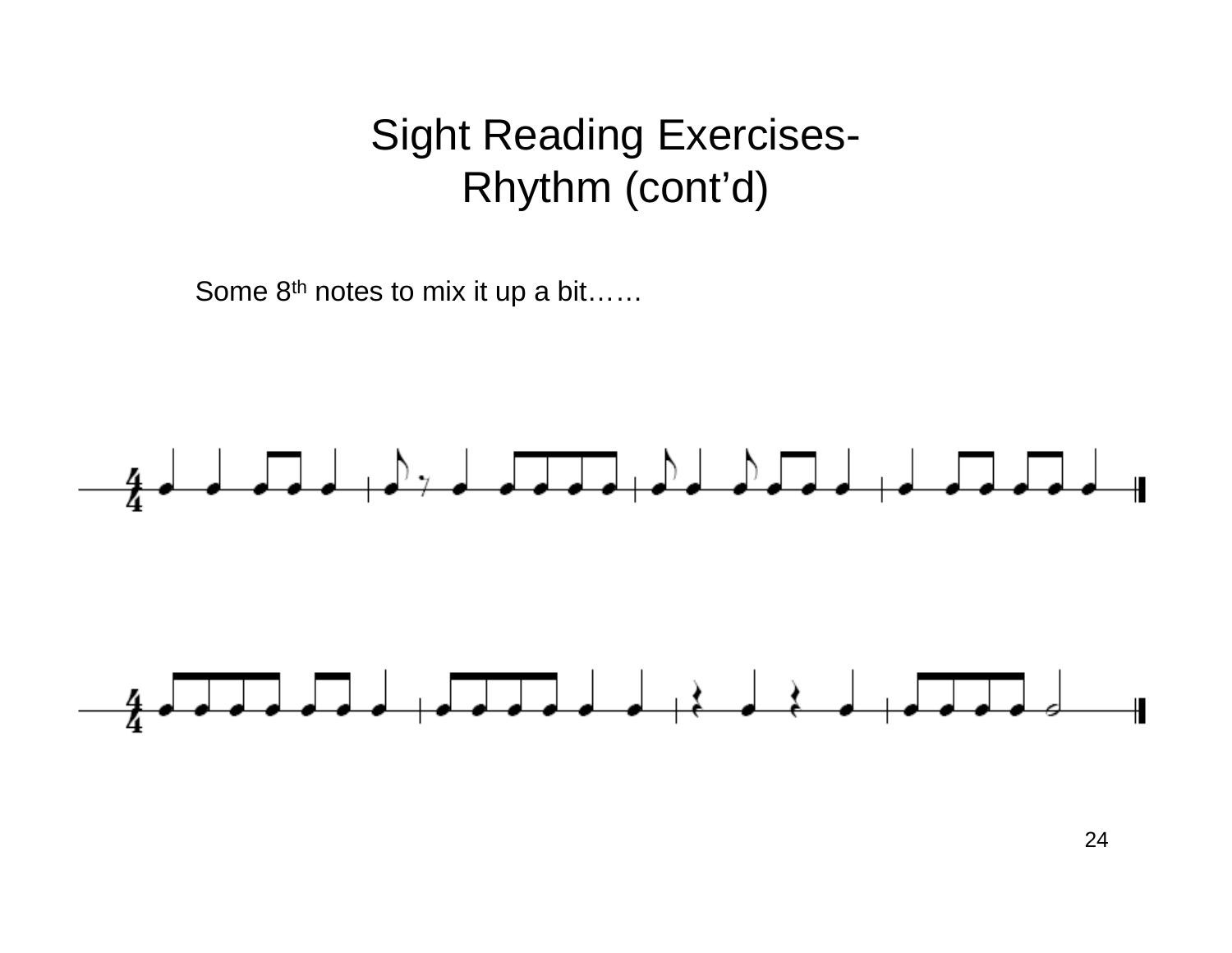#### Sight Reading Exercises-Rhythm (cont'd)



25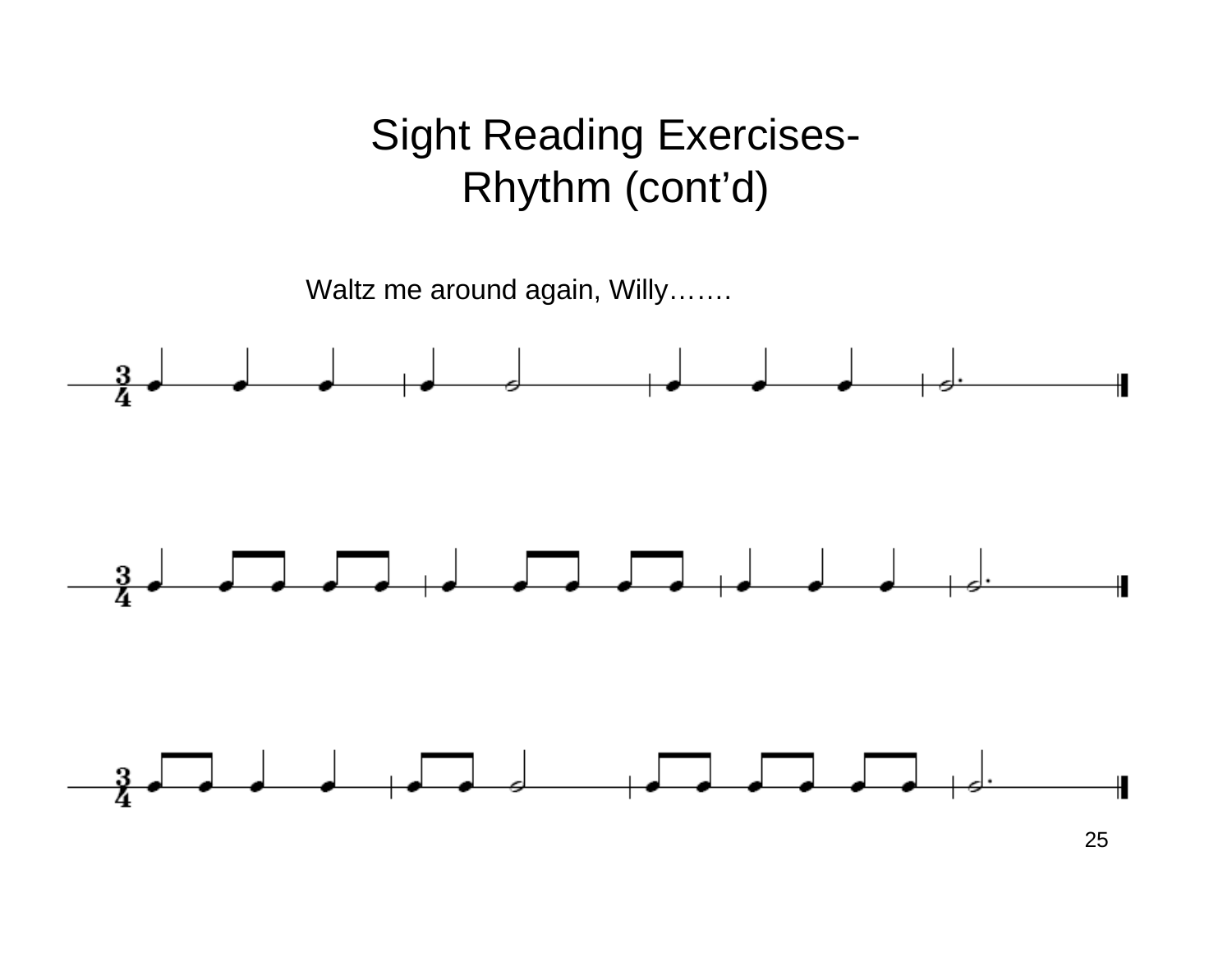#### Sight Reading Exercises-Rhythm (cont'd)

Drummers, if you please…….

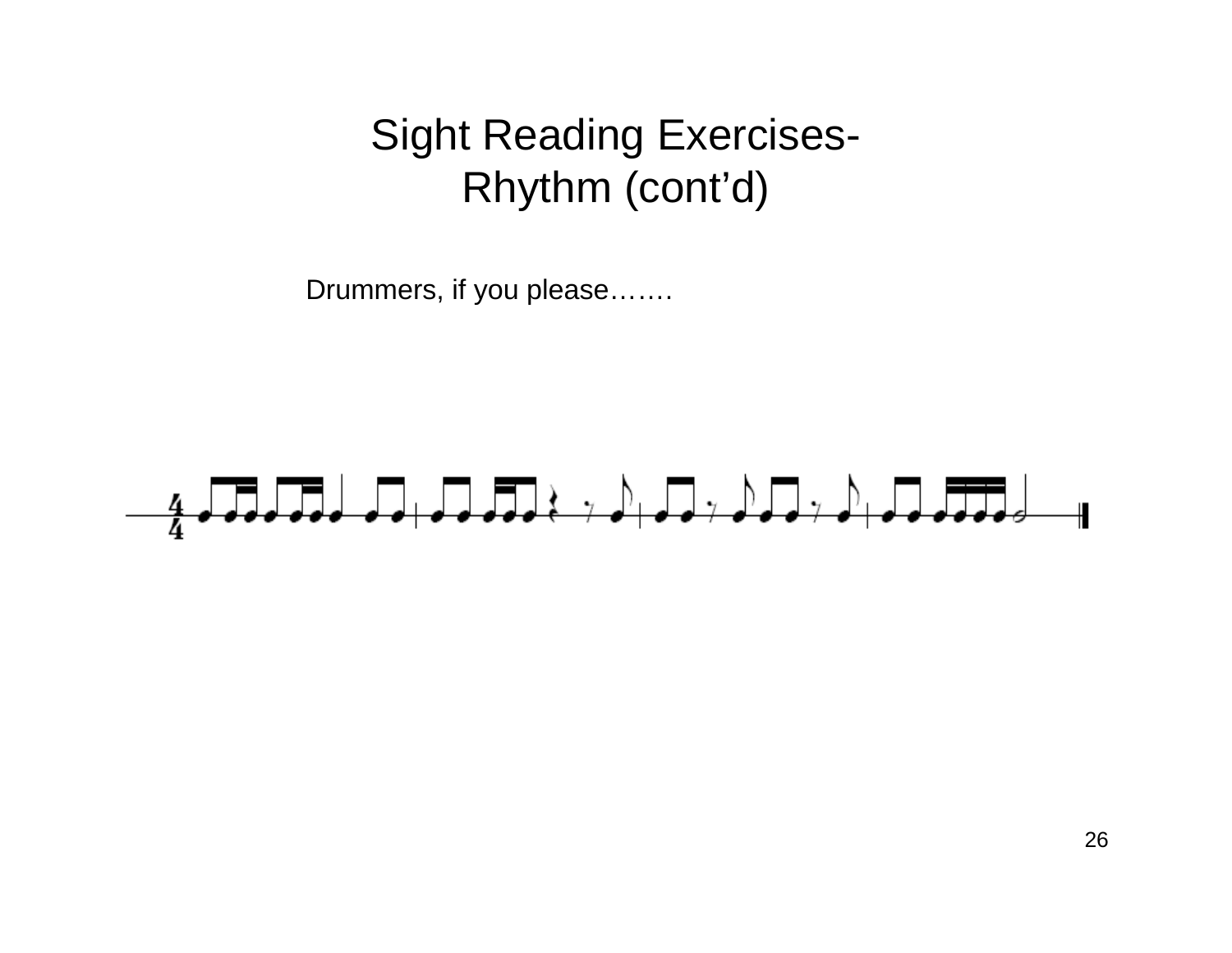#### Fingering Chart – 3 Valve Instrument

Here's the fingering chart for all the notes that can be played on a 3-valve instrument from Low F# up to High C. Anything above High C can be played with the same fingering as the octave below it. 0 means open, 1=1st valve (the one closest to you), 2=2nd (middle) valve, and 1,2 means 1st and 2nd valve, and so on. This chart will be done with notes "spelled" in sharps, then the same note will be "spelled" with flats as appropriate. Just trying to keep you confused…..

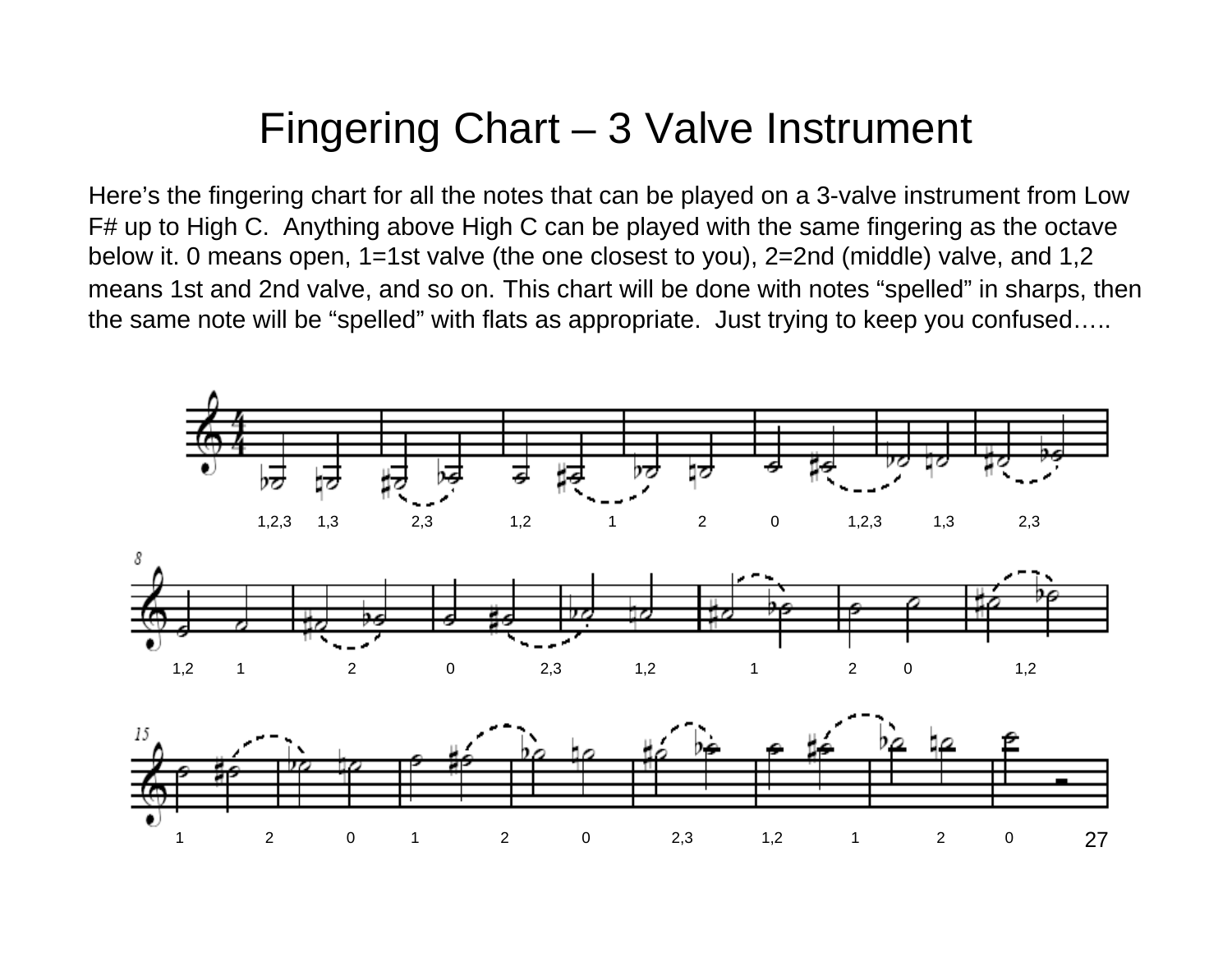#### Fingering Chart – 2 Valve Instrument

Here's the fingering chart for all the notes that can be played on a 2-valve (or Valve + Rotor) instrument from Low F# up to High C. Anything above High C can be played with the same fingering as the octave below it. 0=open, 1=valve, 2=rotor and 1,2 means both. This chart will be done with notes "spelled" in flats, then the same note will be "spelled" with sharps as appropriate. It's the same as the previous chart, but a red "X" will be placed under notes that can't be played.

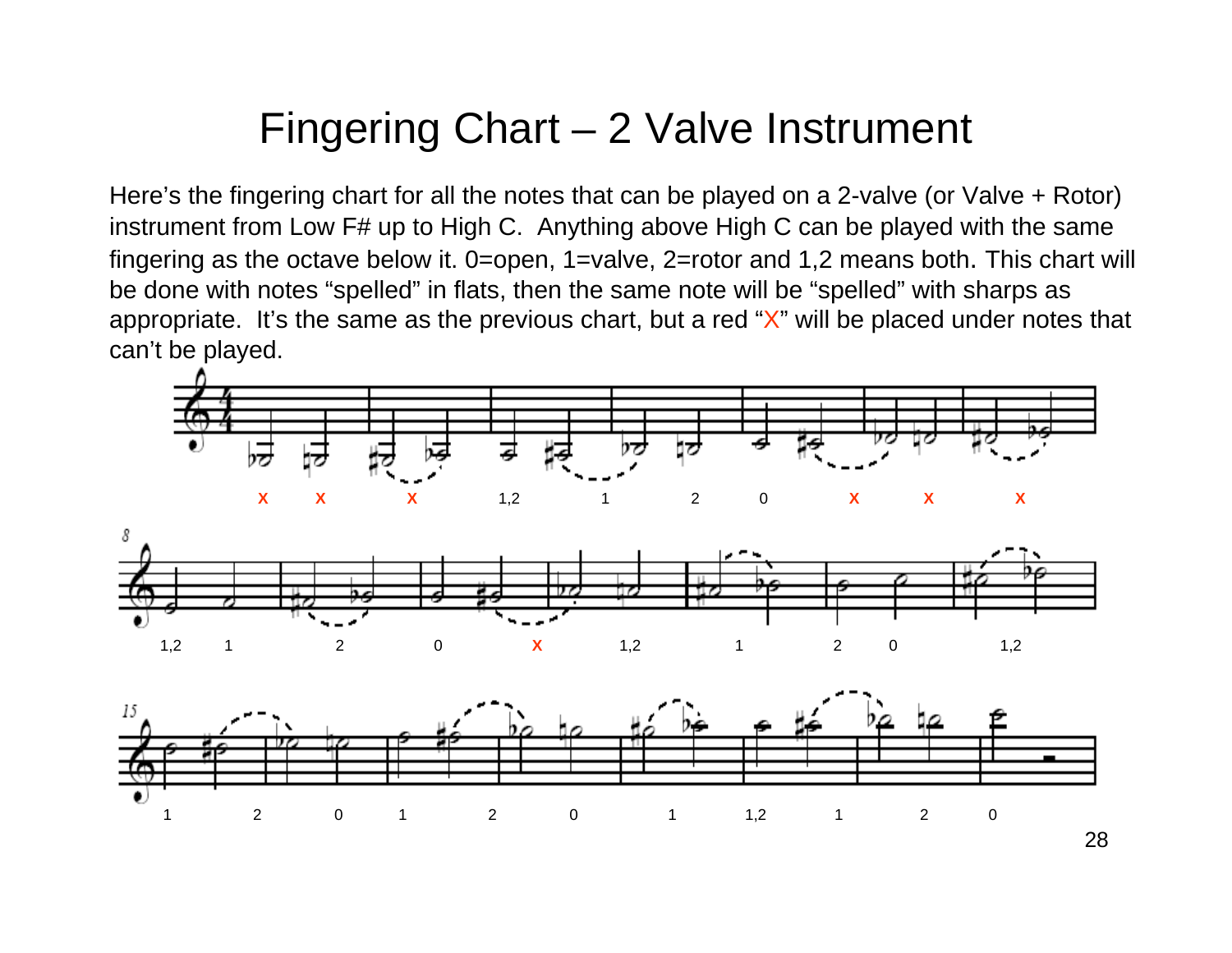#### Sight Reading Exercises

Here's a bunch of familiar tunes that are good for figuring out timing and notes. You'll know right away if you didn't get it right!

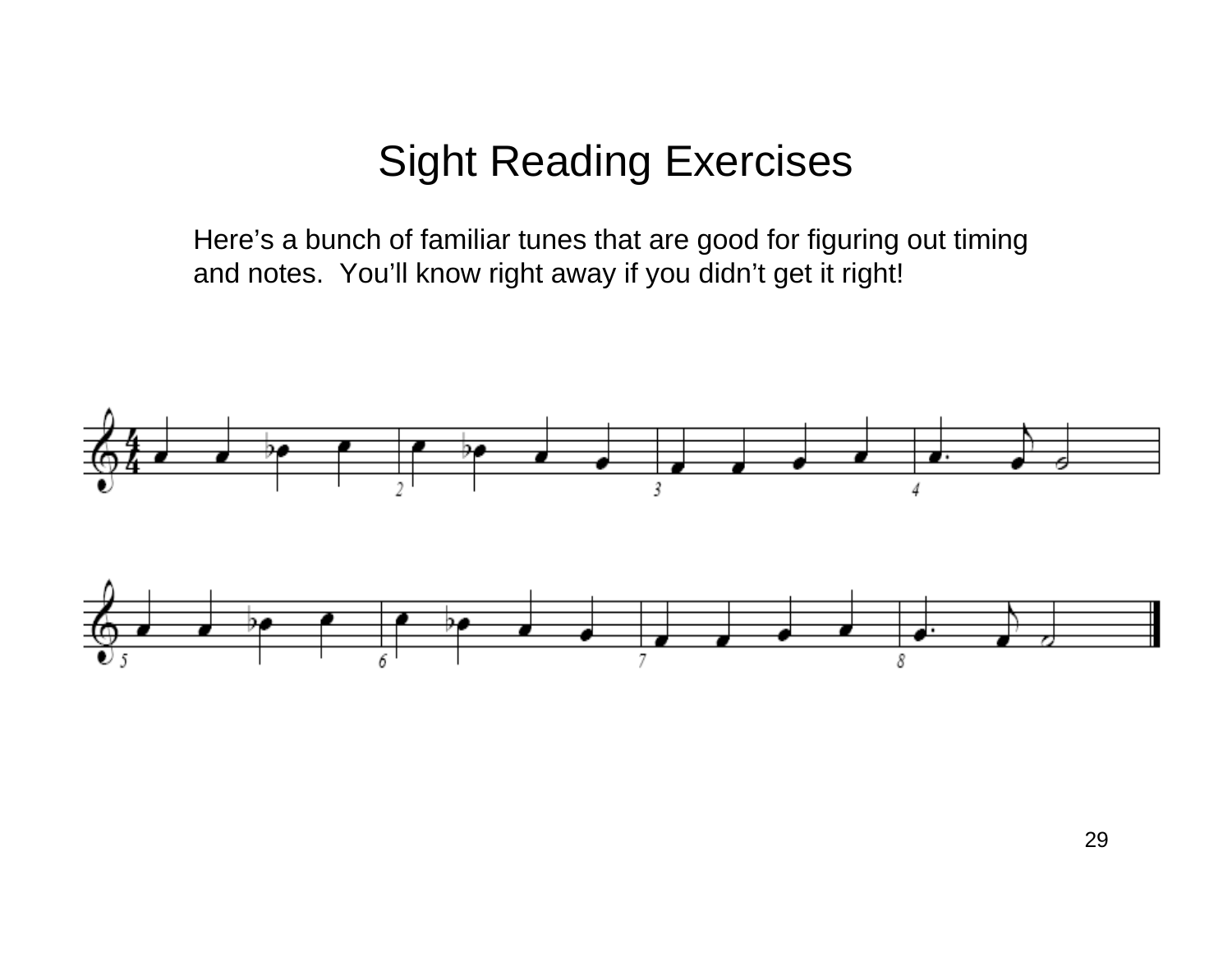#### Sight Reading Exercises

This one's got a little bit of syncopation (notes don't start on the beat).

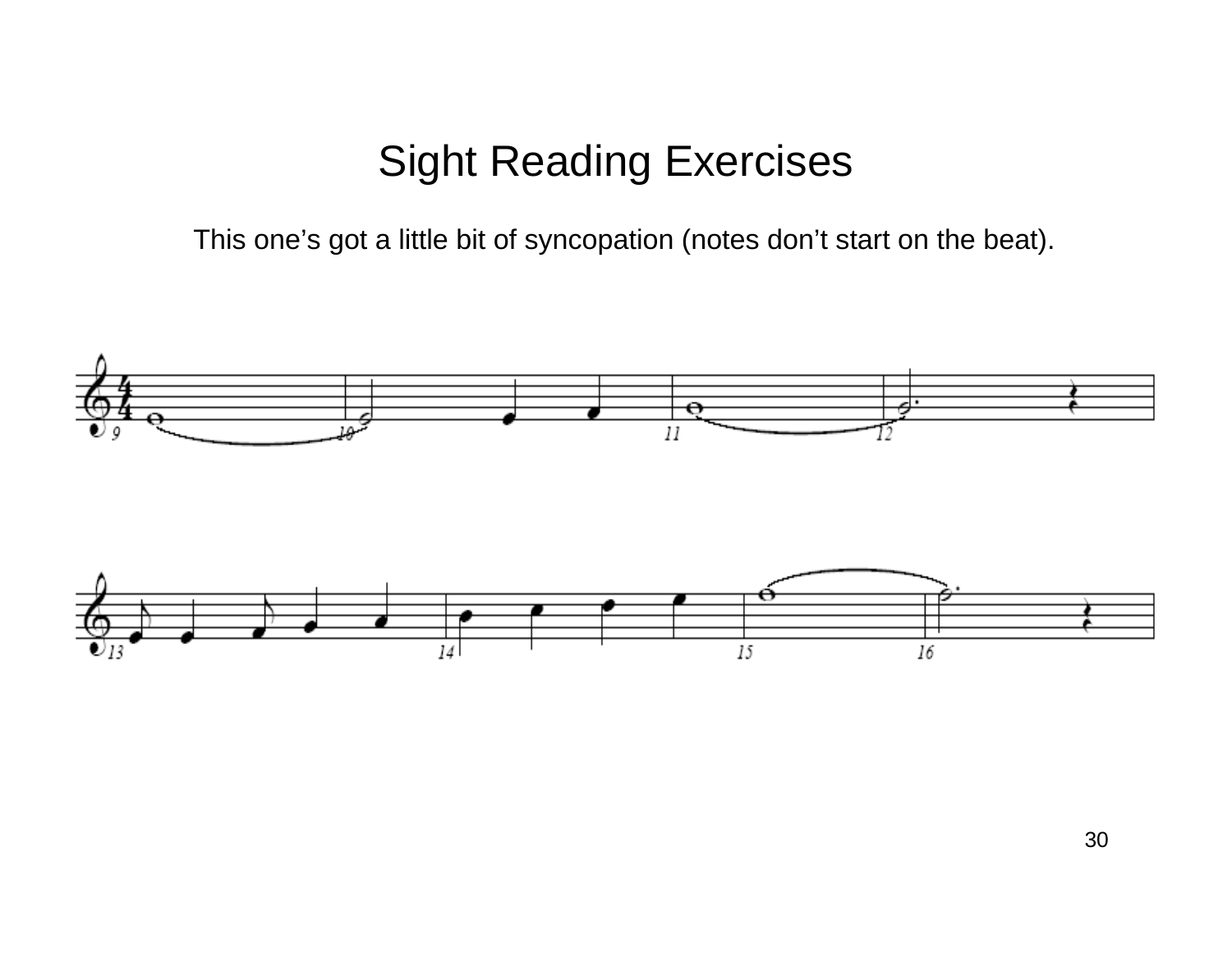#### Sight Reading Exercises

Another twist – take a good look at the Time signature, and there's a few off-beat notes as well.

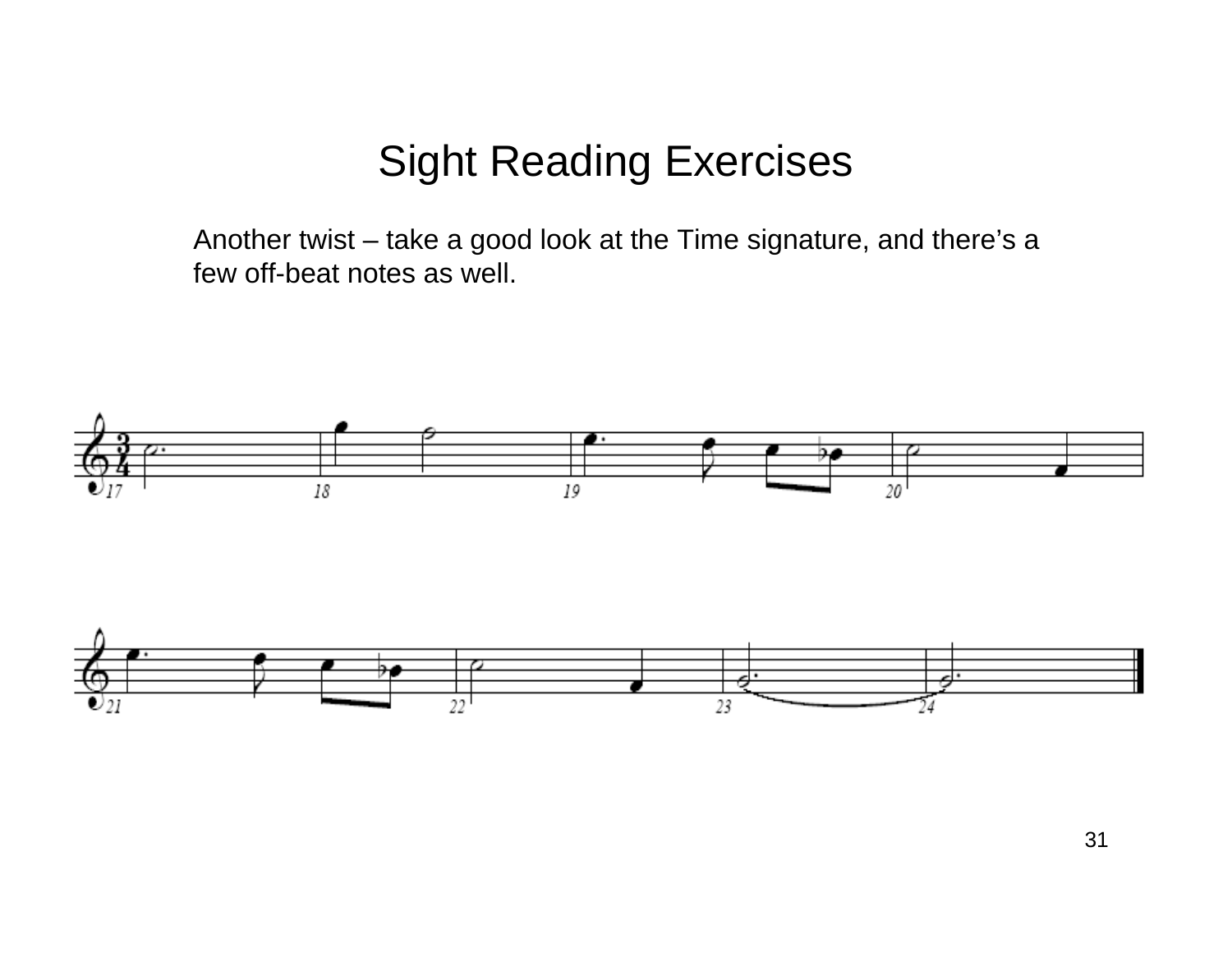#### Putting it All Together – So far

Here's an easy tune that everyone is familiar with, namely "Mary Had a Little Lamb". It's mostly quarter notes, with the occasional half note. I'll put the note names and fingerings under the notes. 0 means open, 1=1<sup>st</sup> valve (the one closest to you),  $2=2^{nd}$  (middle) valve, and 1,2 means 1<sup>st</sup> and 2<sup>nd</sup> valve. If you are using a "G" bugle, 1=valve, 2=rotor and 1,2 means both.

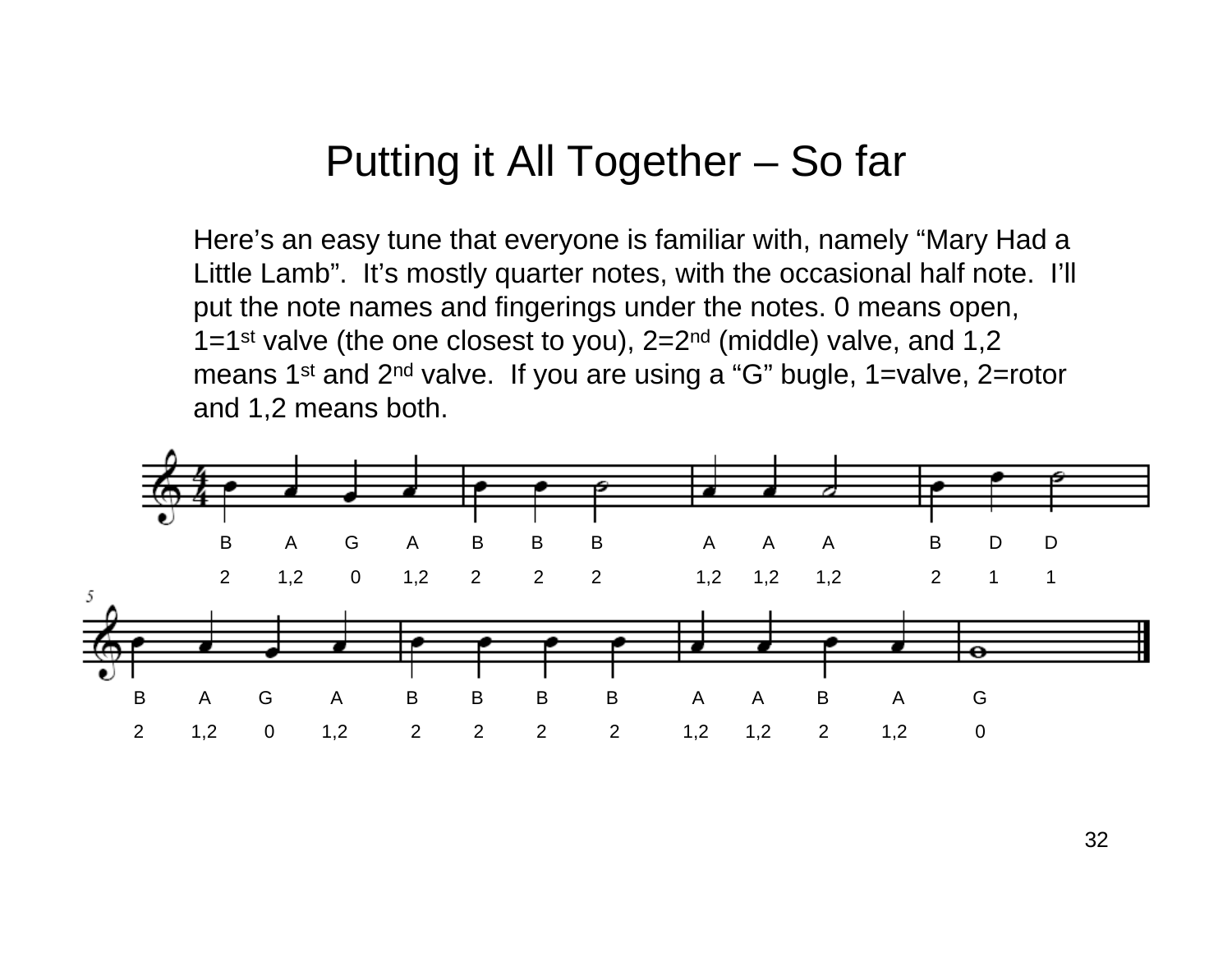### Key Signatures

- Back at the beginning we looked at parts of the Staff, one of them being key signatures. We need to worry about this because some music sounds better (or doesn't have any unplayable notes) in certain keys. There are 12 possible keys, but we'll probably use a couple of different ones at most.
- The key signature will consist of no sharps or flats (Key of C), 1 to 7 flats, or 1 to 7 sharps. What it means is that wherever the sharps or flats appear in the key signature, those notes **MUST** be played with a sharp or flat in every bar, regardless of octave, unless it's specifically changed within a bar, or until the key signature changes to something else.

Covered this already, but worth repeating. If there is an accidental (sharp, flat or natural) in a bar, then that applies to **every** occurrence of that note in that bar following the accidental, not just the first one. This also includes the same pitch in a different octave! However, this accidental does **not** affect the following bar. If there's supposed to be a sharp in the next bar, it will have to be written again.

In the following example, middle C is marked sharp for the 2nd note, so the third middle C in that bar is still sharp, although it's not marked. The middle C in the next bar is **not** played with a sharp.

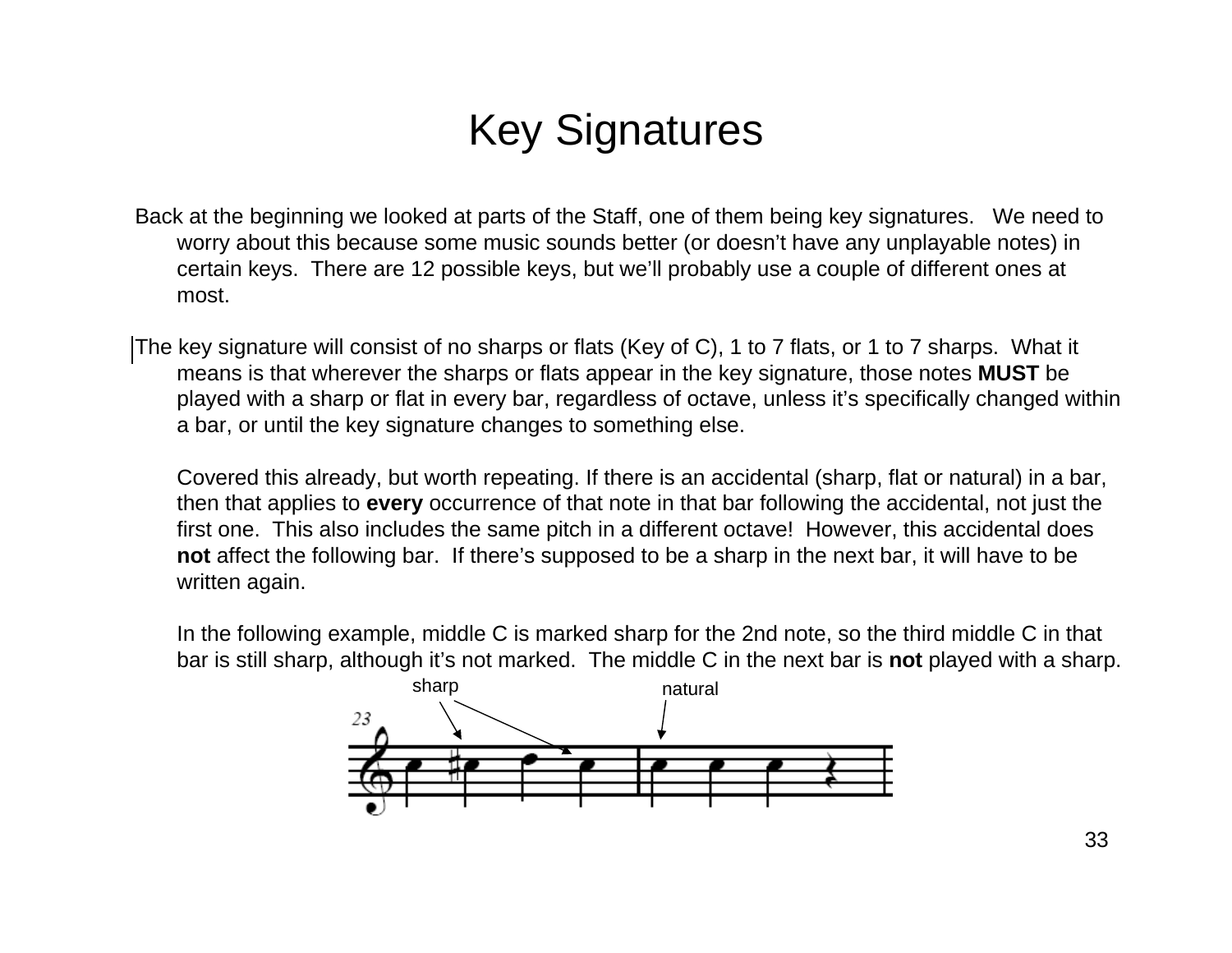### Key Signatures

Here's the shopping list of keys with the number of sharps/flats and which notes are affected. You'll notice that each successive key contains all of the sharps/flats of the previous key, so once you've memorized the first couple of keys (1 to 2 sharps or flats), that will likely cover the vast majority of music that you'll see.

| <b>Key</b>       | No. of                   | <b>Affected</b><br><b>Notes</b> | <b>Key</b>       | No. of         | <b>Affected</b>     |
|------------------|--------------------------|---------------------------------|------------------|----------------|---------------------|
| <u>Signature</u> | <b>Sharps</b>            |                                 | <b>Signature</b> | <b>Flats</b>   | <b>Notes</b>        |
| $\mathsf C$      | $\overline{\phantom{a}}$ |                                 | $\mathsf C$      | $\blacksquare$ |                     |
| G                | 1                        | F                               | F                | 1              | B                   |
| D                | $\overline{2}$           | F,C                             | <b>Bb</b>        | $\overline{2}$ | B,E                 |
| A                | 3                        | F, C, G                         | Eb               | 3              | B, E, A             |
| E                | $\overline{4}$           | F, C, G, D                      | Ab               | $\overline{4}$ | B, E, A, D          |
| $\mathsf B$      | $\sqrt{5}$               | F, C, G, D, A                   | Db               | 5              | B, E, A, D, G       |
| F#               | $\,6$                    | F, C, G, D, A, E                | Gb               | $\,6$          | B, E, A, D, G, C    |
| C#               | 7                        | F, C, G, D, A, E, B             | Cb               | 7              | B, E, A, D, G, C, F |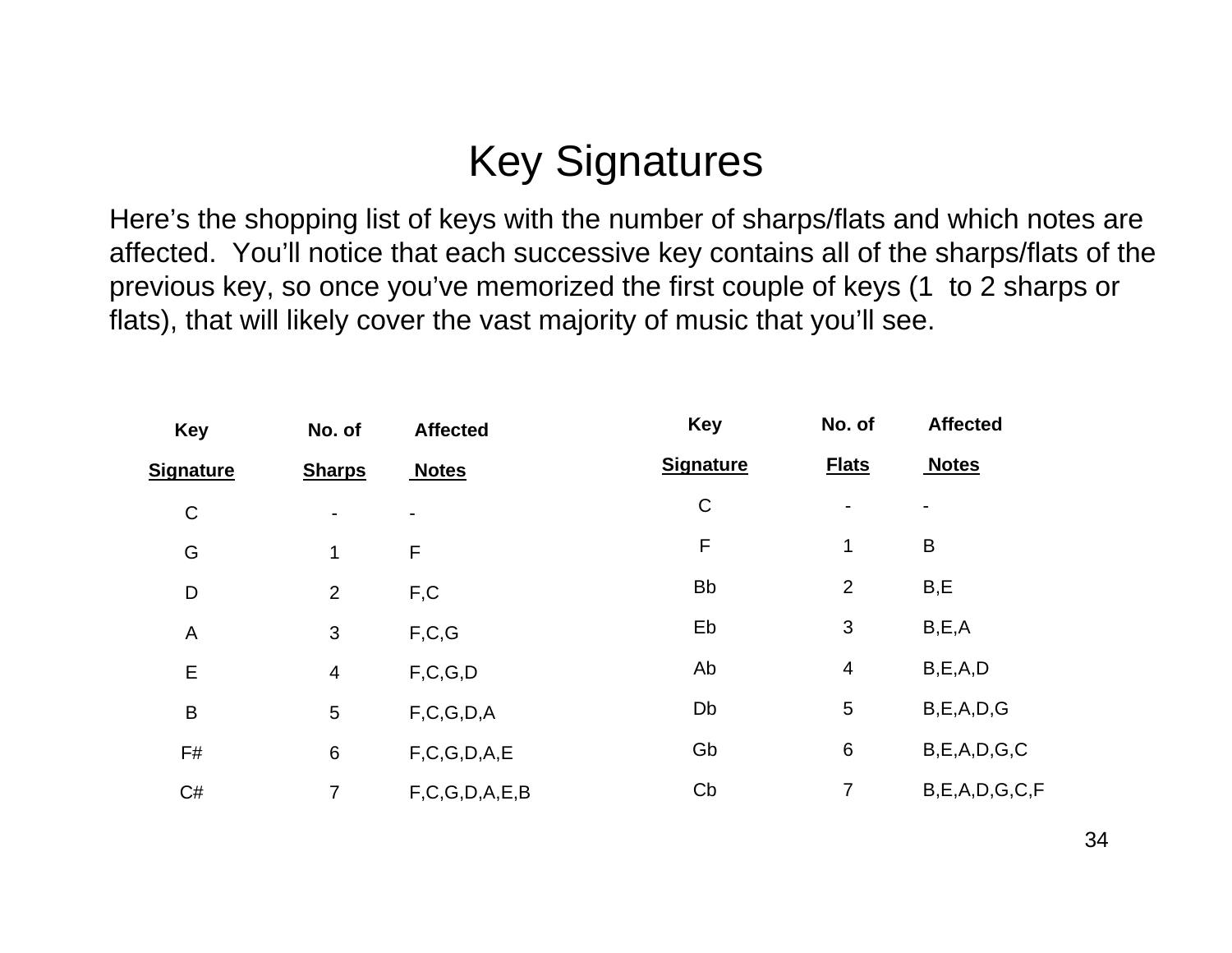#### Key Signatures

Agreed, this key signature stuff is confusing, but once you get the hang of it, it will become very straightforward. Here are some examples of what a key signature looks like (we'll use the most common ones), and to illustrate the point, let's have a look at another classic tune "Happy Birthday" in these different key signatures. As you're playing this tune, you'll know immediately if you forgot a flat or sharp!!

#### **C Major – no sharps or flats**

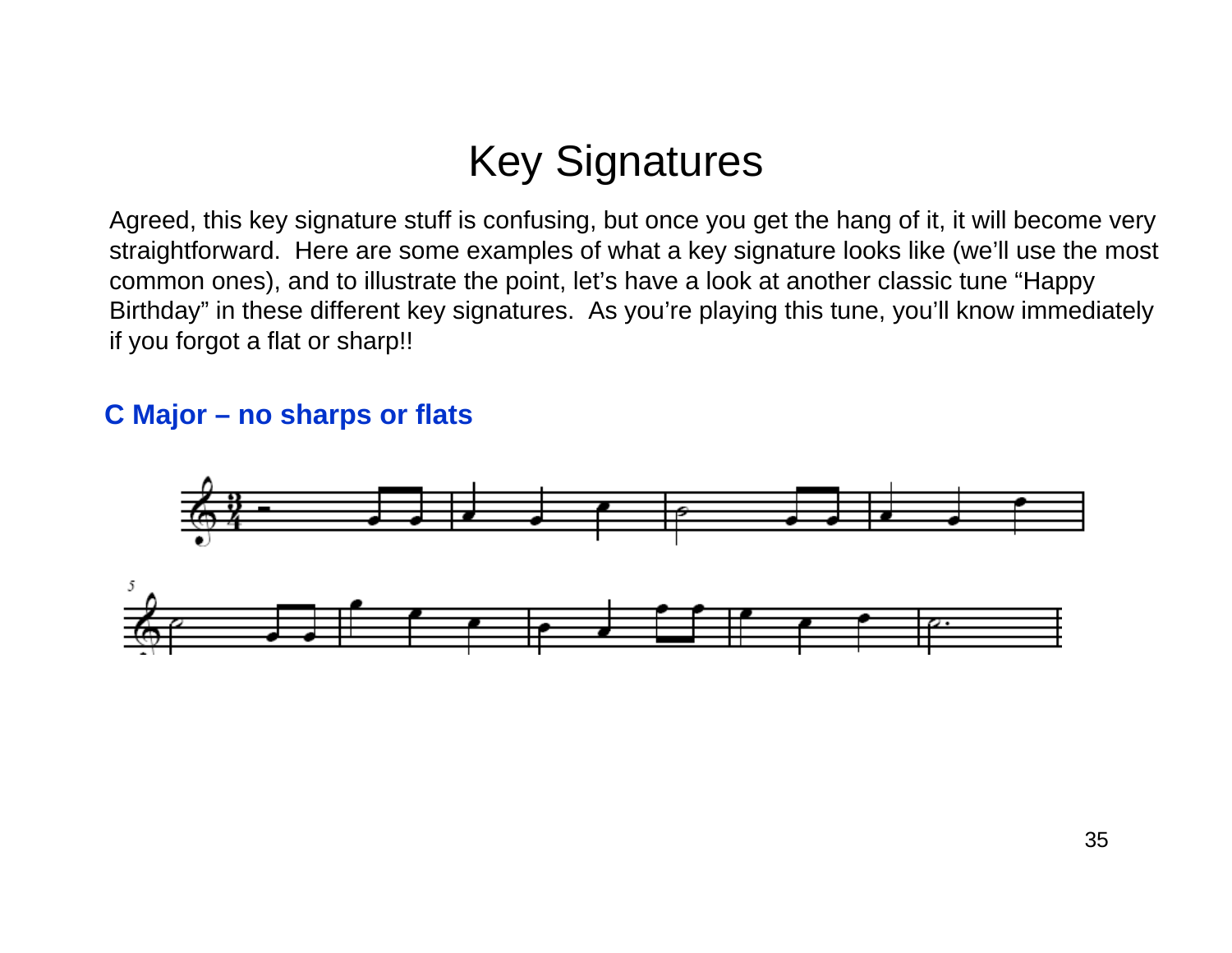#### Key Signatures - Sharps

In the next few examples, Highlighted notes that must be played sharp or flat appear in a coloured box. I've also taken some liberties with the octaves to make this easier to play.





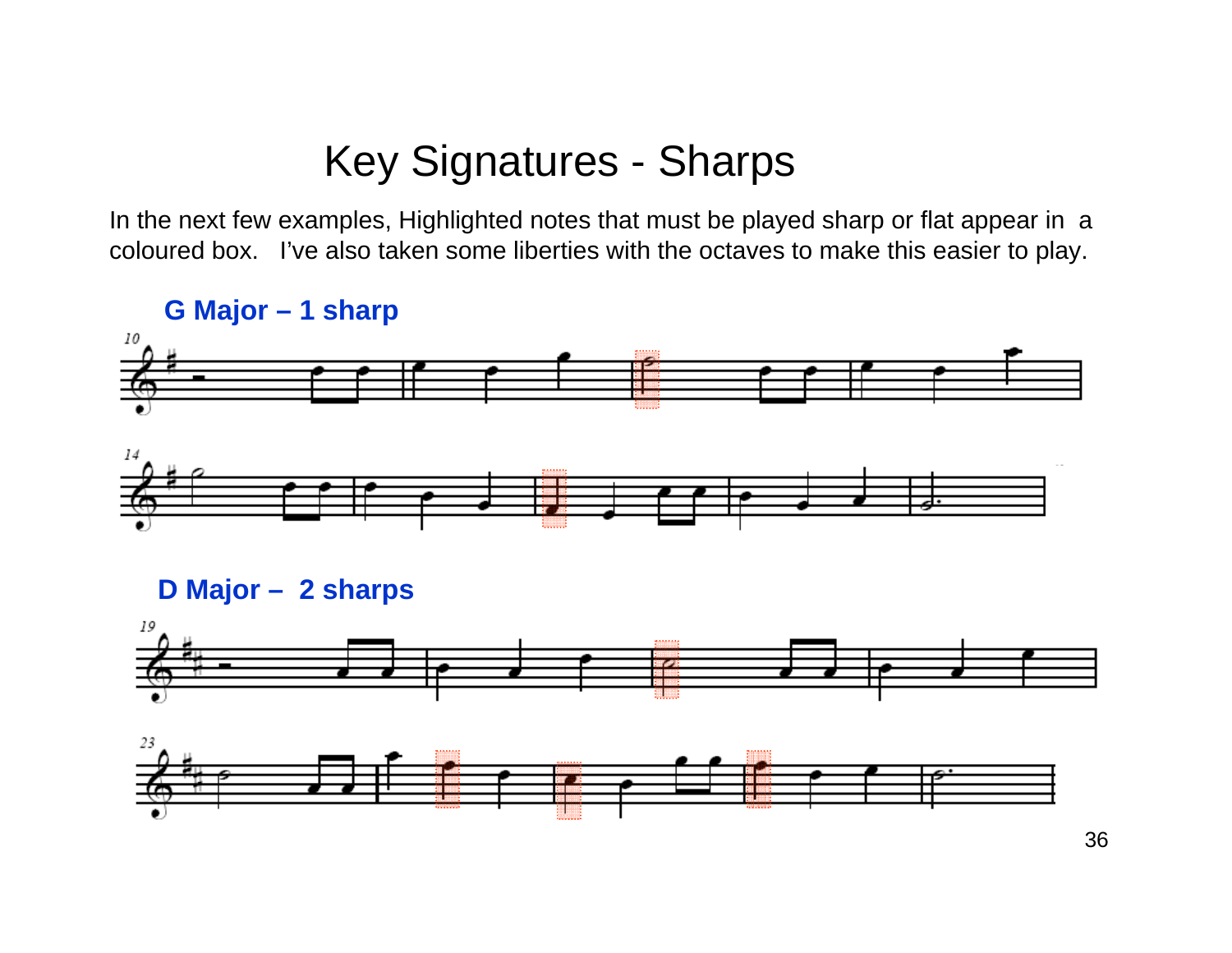#### Key Signatures - Flats









37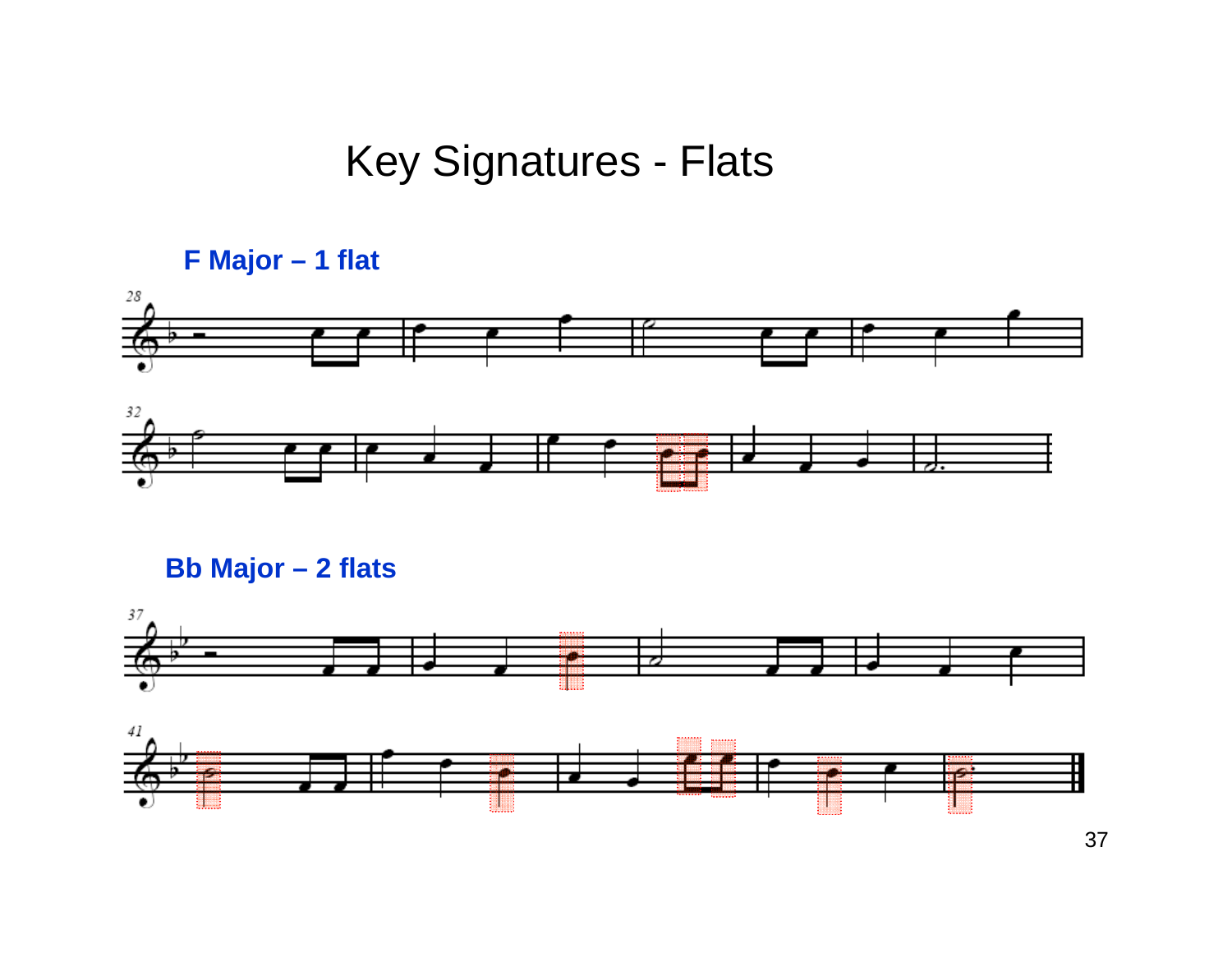#### Bars – Advanced Topics

Much of music is repetitive, for example: multiple refrains with a repeated chorus. Some repeated sections are identical, while others are identical for the most of it, but the endings are slightly different. Rather than writing the music twice, it's easier to use "repeat signs", and optionally a repeat with different 1<sup>st</sup> and 2<sup>nd</sup> endings.

This examples shows a straight 2 bar repeat. Play it REALLY slowly and see if you recognize it.



These repeat signs mean play bars 7 and 8, then go back and play bars 7 and 8 again.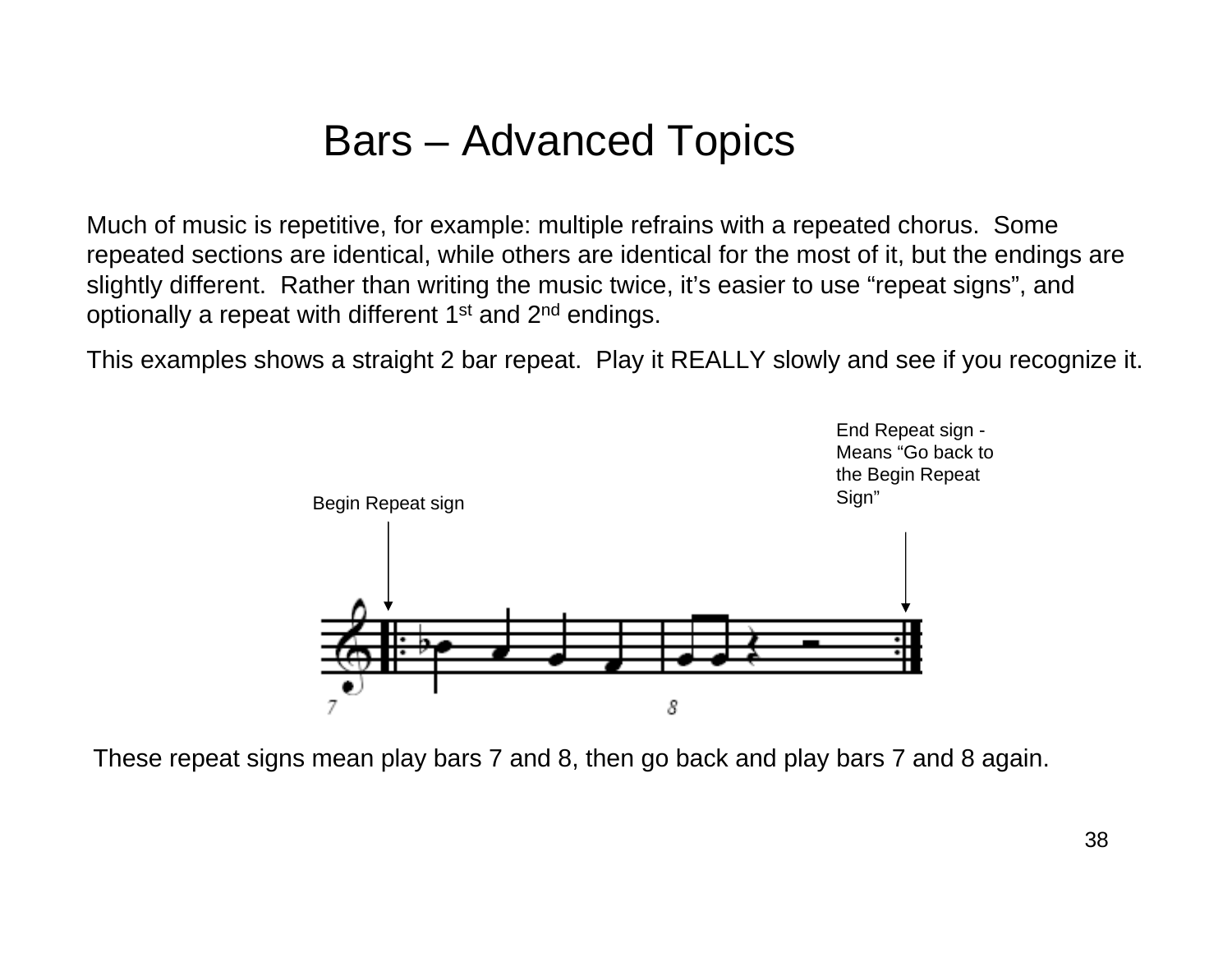#### Bars – Advanced Topics

This next examples shows "Mary Had A Little Lamb" with different 1<sup>st</sup> and 2<sup>nd</sup> endings.



This a little more complicated, so here's the roadmap:

Play bars 1, 2, 3, 4. Bars 3 and 4 are the first ending, so they get played 1<sup>st</sup> time through only. Play bars 1, 2 again. The repeat sign at the end of bar 4 means go back to bar 1 (Begin repeat) Play bars 5, 6. You've already played the 1<sup>st</sup> ending, so at the end of bar 2, jump to the beginning of the  $2^{nd}$  ending, which is bar 5.

So the bar number sequence will be:  $1 - 2 - 3 - 4 - 1 - 2 - 5 - 6$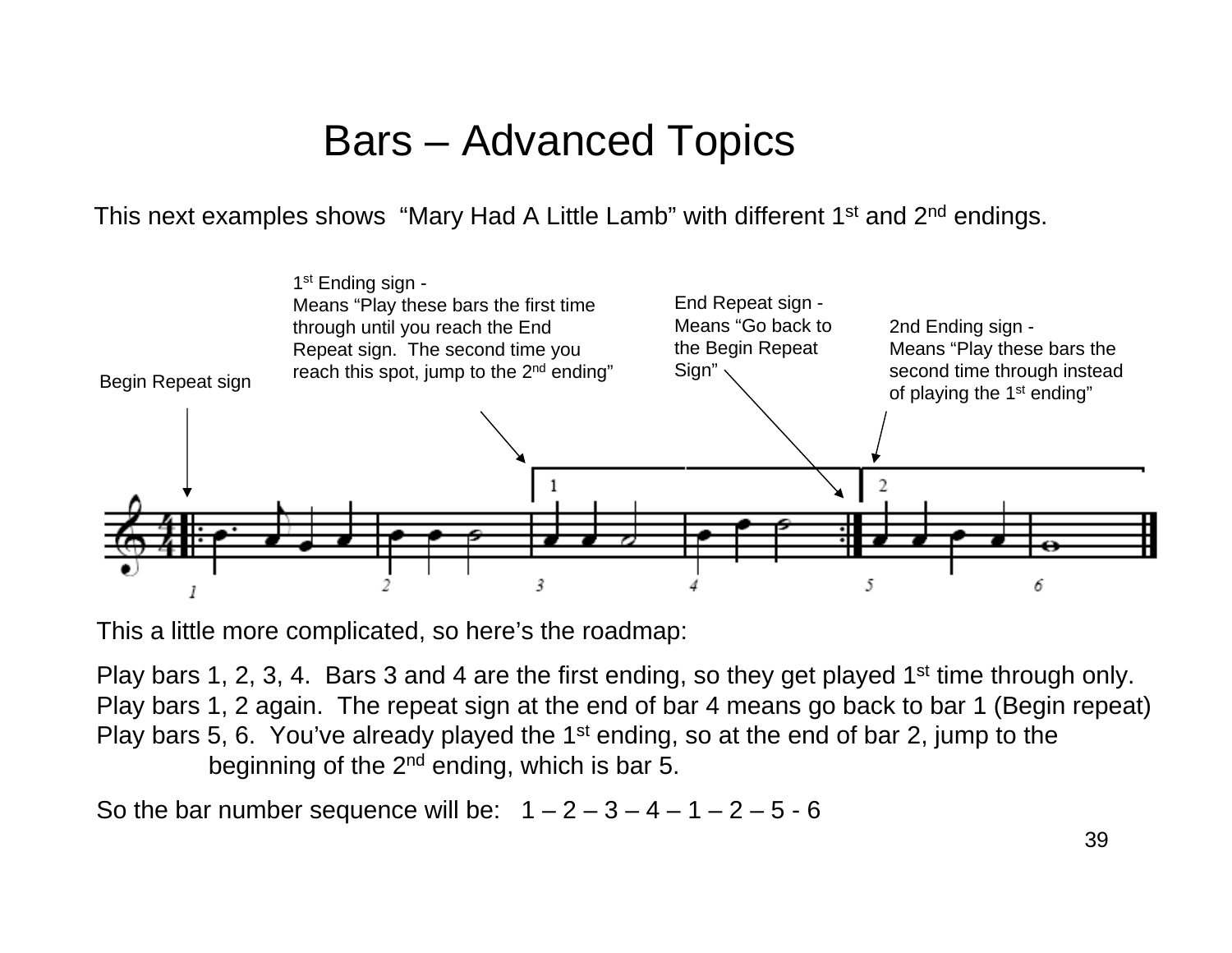#### Ornaments, Expressions, Style

Music is a way of expressing emotions, so we need some kind of guidance to know what kind of emotions the composer/arranger had in mind. Are we supposed to be screaming from a rooftop, or crooning a love song? Should these notes be played with strong articulation, (machine-gun style), or should they flow into each other like a soft lullaby?

That info is conveyed in the music score with expression markings, style markings and ornaments. Any Italians in the crowd will have a big head-start, as music markings are in Italian! May not have the exact translations right, but I think you'll be able to figure out the intent.

Some of the more common ones that appear under the bars:

*p* = pianissimo (soft, quiet) *m* = mezzo (average, middle) *f* = forte (strong, loud)

|                                                                                       | ppp                                                                                                                                     |  |        | т      |                                       |                                                                                                   |         |
|---------------------------------------------------------------------------------------|-----------------------------------------------------------------------------------------------------------------------------------------|--|--------|--------|---------------------------------------|---------------------------------------------------------------------------------------------------|---------|
|                                                                                       | Softest                                                                                                                                 |  | Softer | Medium | Louder                                |                                                                                                   | Loudest |
| Legato                                                                                | - Smooth, flowing<br>Staccato – Short & detached<br>Crescendo - Volume gradually gets louder<br>also shown as: $\overline{\phantom{a}}$ |  |        |        | Tempo<br>Largo<br>Andante<br>Moderato | - Time, how slow/fast to play<br>- Slow and Stately<br>- Slow, but not too slow<br>- Medium tempo |         |
| Decrescendo - Volume gradually gets softer<br>also shown as: $\overline{\phantom{a}}$ |                                                                                                                                         |  |        |        | Allegro<br>Presto                     | - Fast tempo<br>- Very fast tempo                                                                 |         |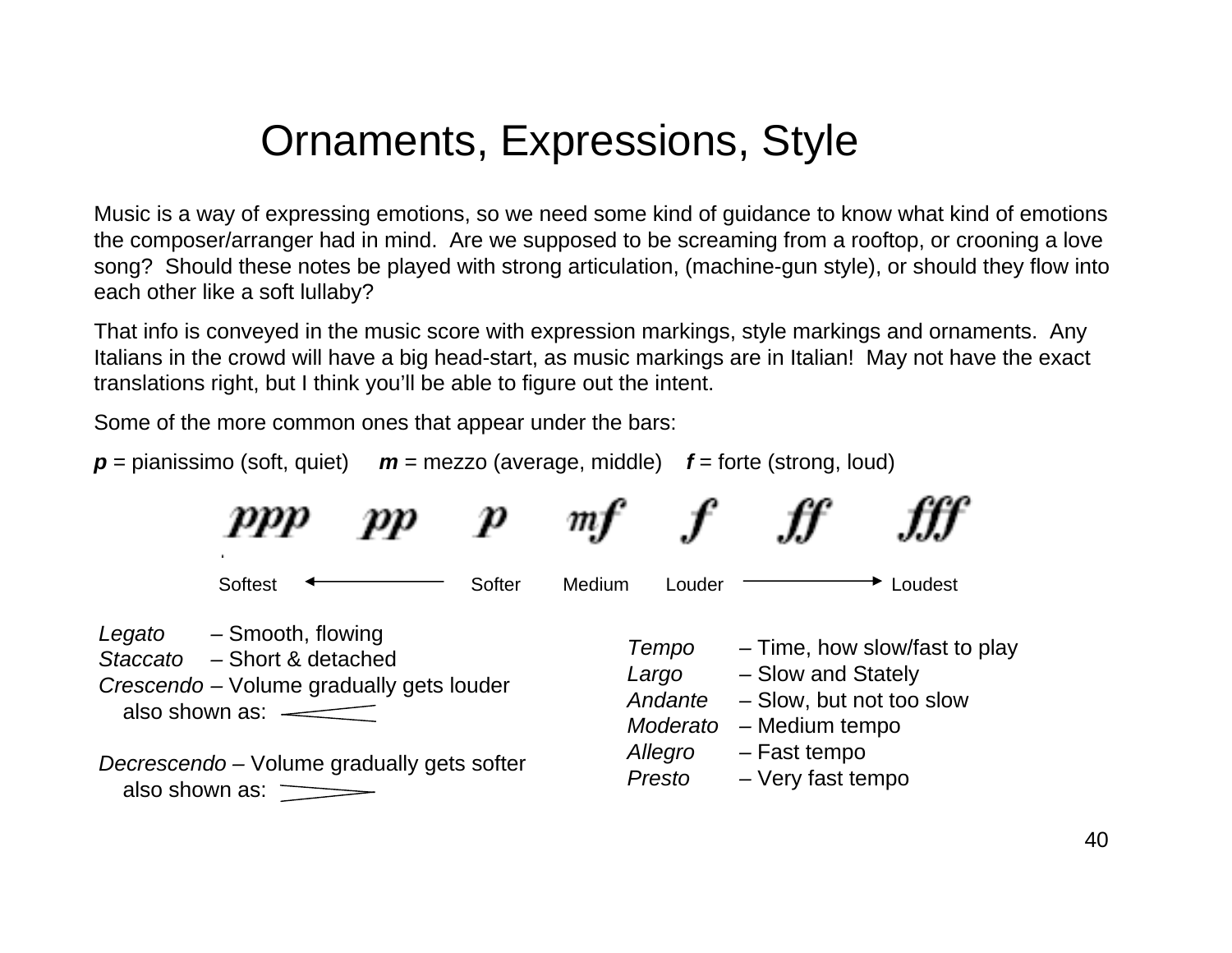#### Ornaments, Expressions, Style

As well as markings that apply to the overall song, often there will be markings that show how each note should be played. These markings typically appear over the notehead, but may show up below the note for ease of reading.

The most common ones are:

- **>**Emphasized (strong attack), play full value
- **^**Emphasized, but short and detached
- Staccato, short and detached
- Legato, play full value

"Mary had a Little Lamb" with some different expressions: